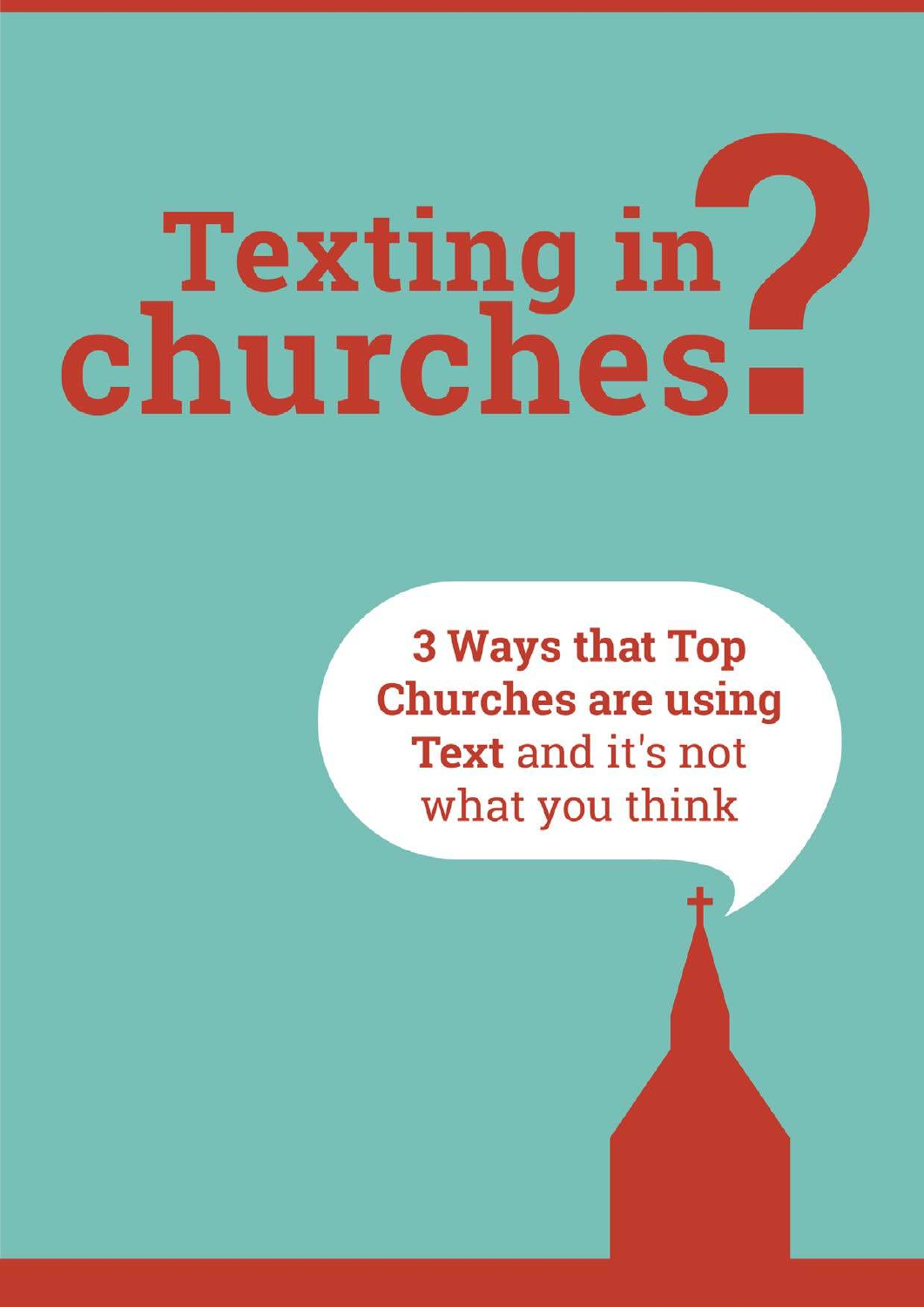# Texting in

**3 Ways that Top Churches are using Text** and it's not what you think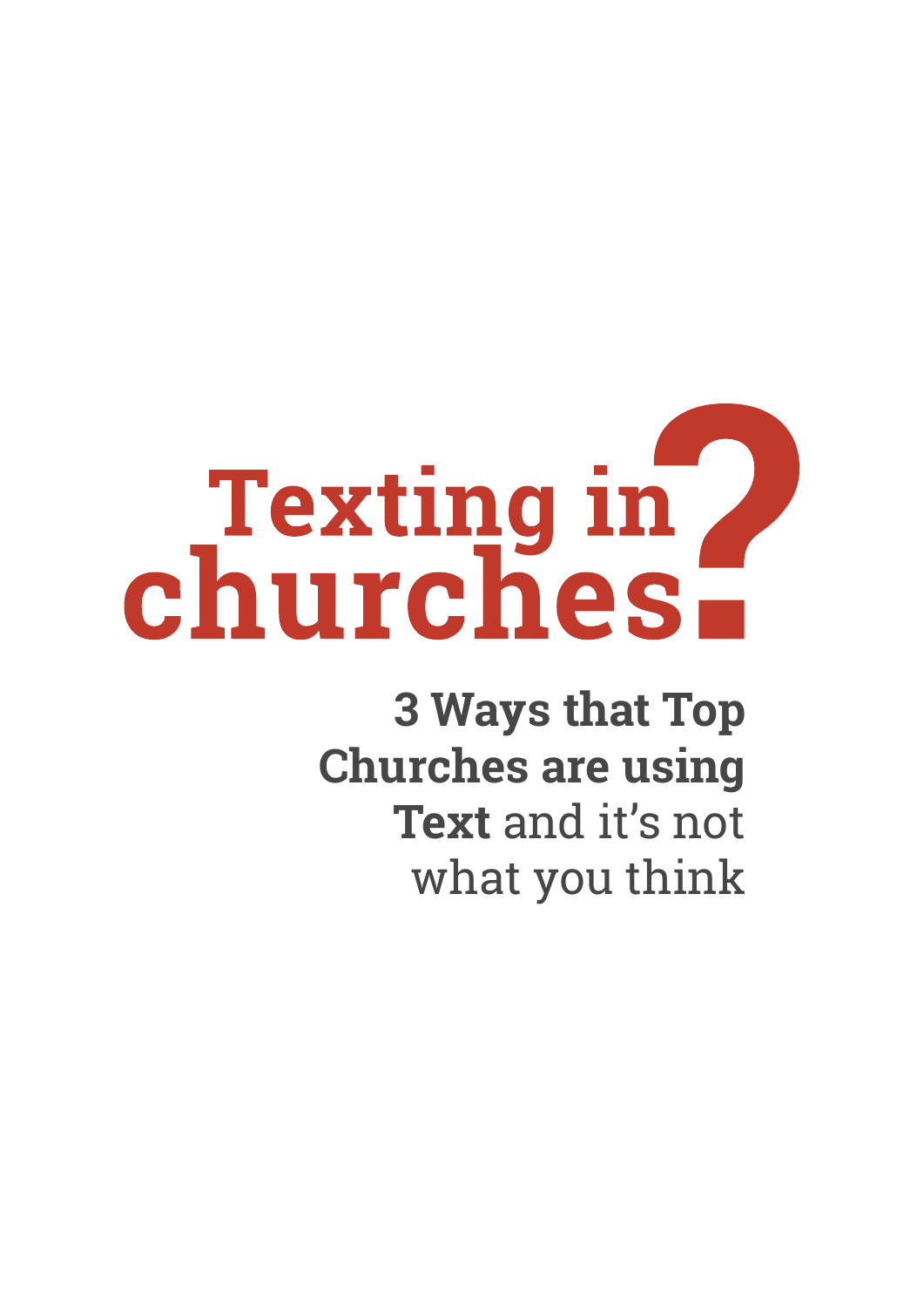

This eGuide contains vital information that your church needs to Grow, Connect, and Communicate. It presents information and recommendations that will help your church build healthy relationships via text messaging:

### **1. So, texting in churches? Where are we now?**

- **2. Quick Recap: Why should your church even bother with text at all?**
- **3. OK, texting IS an important communications tool. But what about email and push notiications?**
- **4. Fine, I get why text is important now, but why does my church need to bother with a cloud-based solution (and not my phone or free apps)?**
	- **I. Big bonus with using cloud-based apps instead of local apps.**
- **5. Makes sense. So, I noticed some churches use short codes and others long. What's the deal?**
	- **I. Short codes +/-**
	- **II. Long codes +/-**
	- **II. What else should I look out for?**
- **6. A Reminder of the Top 3 Things You should already be Doing.**
	- **I. Sharing**
	- **II. Listening**
	- **III. Inviting**
- **7. That's cool. What are the 3 Things the Top Churches are Doing Now?**
	- **I. Cultivating/Building relationships: Forget text; let's talk about relationships.**
	- II. Collecting and tracking data: taking the first steps
	- **III. Integrating the data: You've got the information; what's next?**
- **8. So, you are ready to Level 2 your text strategy. Before diving in, remember these Simple Rules.**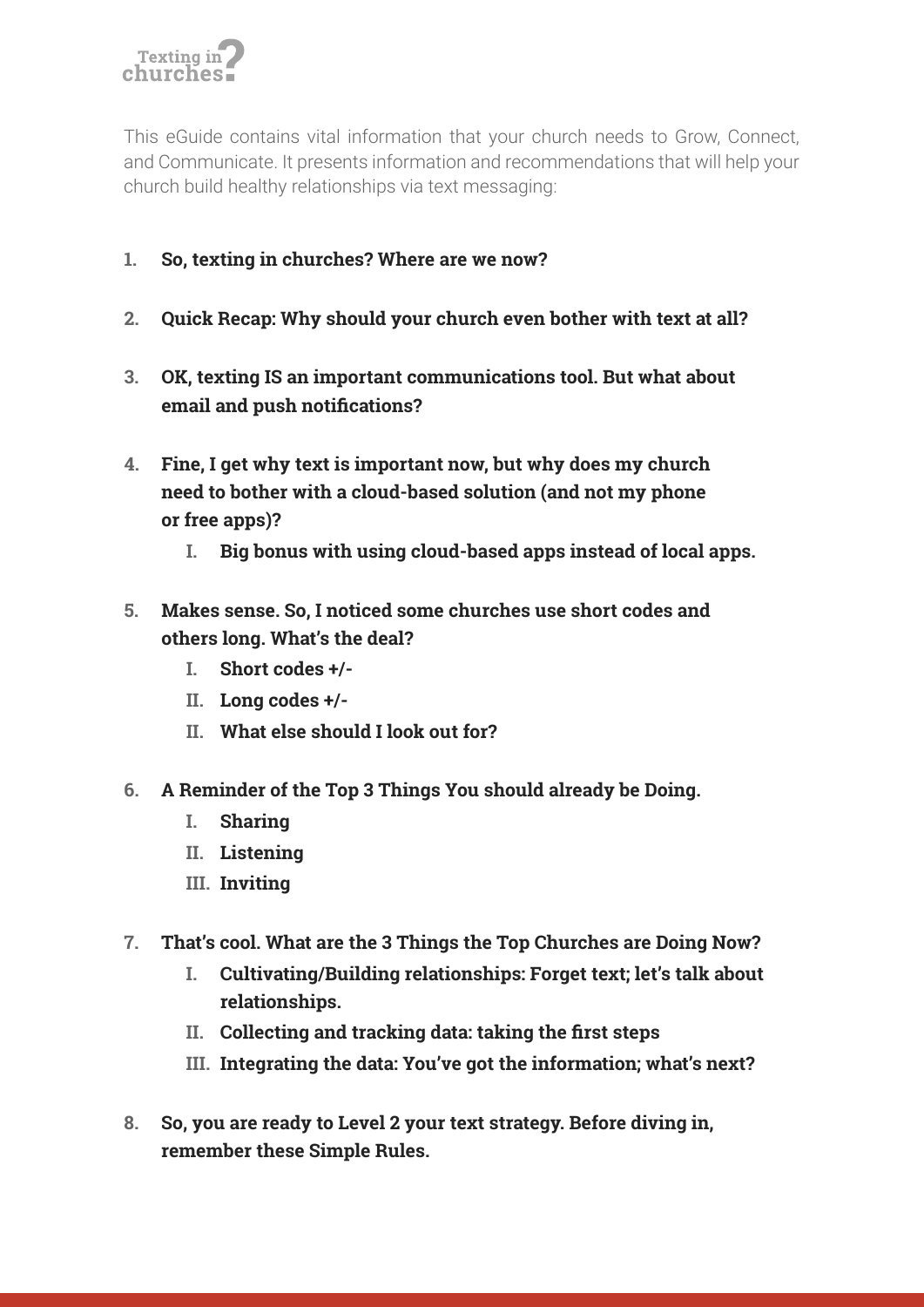

No matter your position in the church--pastor, deacon, elder, treasurer, technology director and webmaster, communications director, ministry leader, or faithful memberthere is something for you in this ebook that will help your church Grow, Connect, and Communicate. In the pages that follow, you will learn about:

- The importance of texting as a communications tool
- Differences between texts, emails, and push notifications
- Advantages and disadvantages of both short and long codes
- Guidelines for using texting to build healthy, church relationships
- Tips to get the best results from your digital communications plan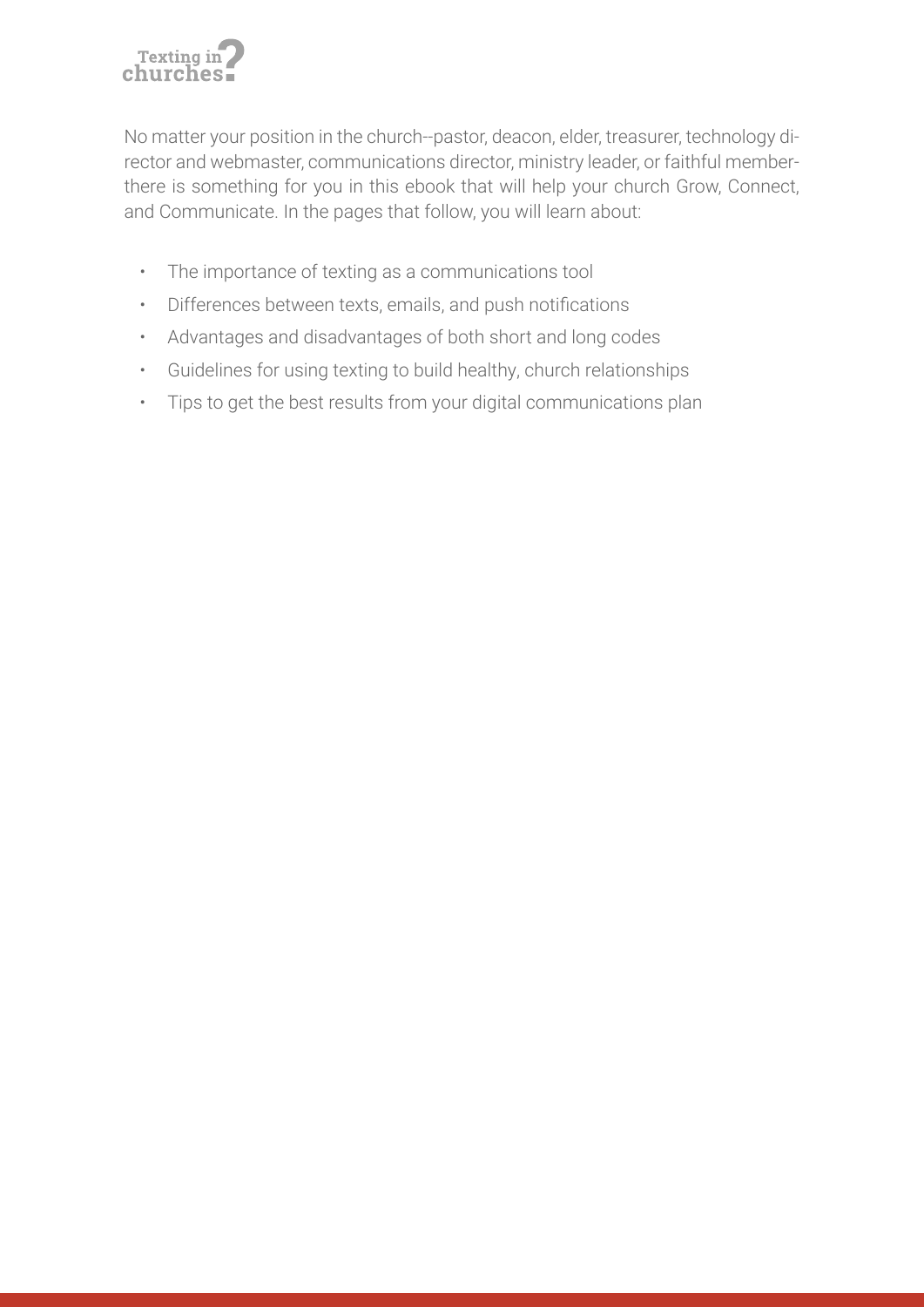# **So, texting in churches? Where are we now?**

You've most likely heard A LOT about including text messaging as part of a church communications plan. Some of what you've heard is in favor of including texting and some is against.

# It can seem a bit confusing...

**As a result of the confusion,** 

- **You might not be using text because you mistakenly think it doesn't work.**
- **You might be using text but NOT to its maximum effectiveness.**

Add to that the fact that text messaging has matured which means the rules have changed somewhat. Your users today are more choosy. If the texts they are receiving aren't relevant (spammy), chances are your users will unsubscribe from your text number (like unsubscribing from an email list).

**So, what is the bottom line? Is including text in your digital strategy worth it?**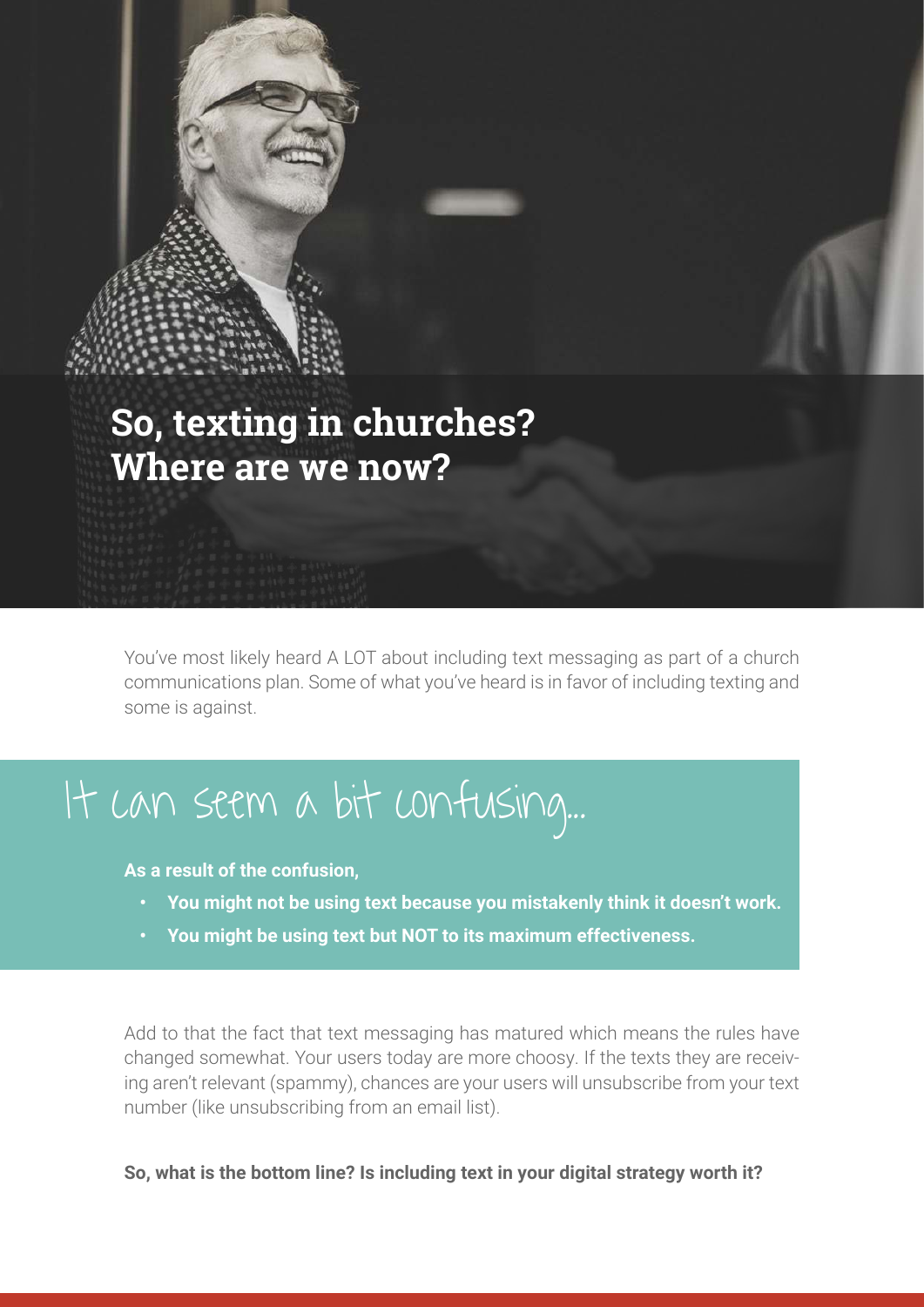

# **Quick Recap: Why should your church even bother with text at all?**

Mobile phones are the most used global communications device. Recent figures put the global figure for smartphone users at 2.6 billion ... and growing.

What is the core phone function which most people use most often? In the U.S., it's texting—97% of the people text one or more times every day. That means the number of texts sent by the average American is DOUBLE the number of phone calls.

In some groups, the texting rate is even higher. Each Millennial, on average, sends 2,022 texts each month. That's 67 texts each day. Is your church part of those discussions?

"We like texts over phone calls," say 55% of people who send 50 or more daily texts. Evidently!

And people rush to answer their texts: Answering an email? 90 minutes on average. Answering a text? About 90 seconds!

# Can all this texting do anything positive for your church?

**ABSOLUTELY! Here's an effect of texting in church: 50% more kids attending weekly services, 200% more kids attending events.**

**It's clear then that mobile devices are becoming the #1 choice for digital communications. In other words, if your church does not have a mobile communication strategy, chances are people aren't really hearing what you are saying.** 

Honestly, I think you get this. Let's go into the fun stuff.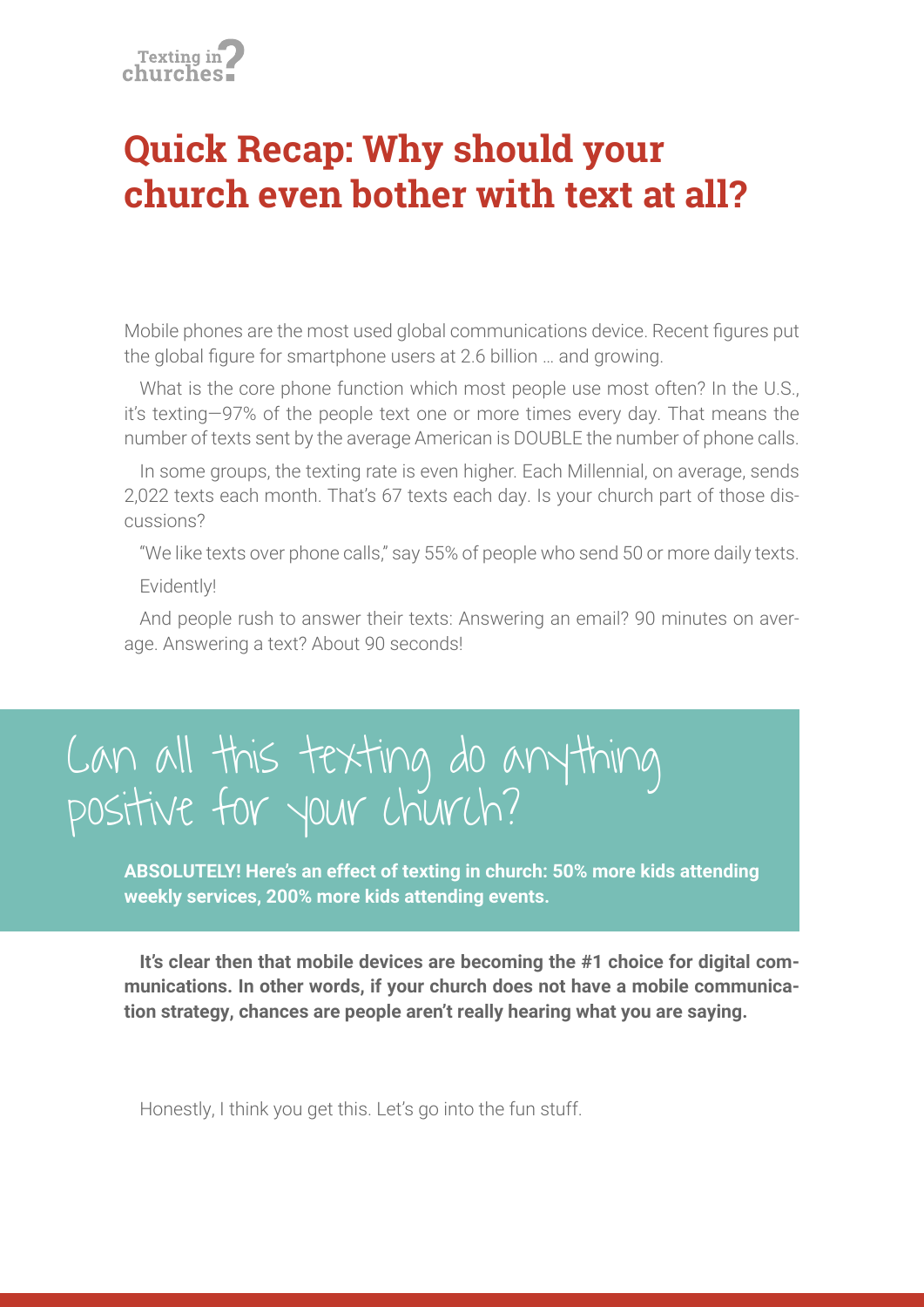# **OK, texting IS an important communications tool. But what about email and push notifications?**

Many pastors, church leaders and ministers face the same problem: how to quickly communicate important information to your entire congregation.

In the past, there were easy, straightforward solutions. You could send something in the mail, hand out a note at church, or call people.

There was a time when writing a letter was the easiest way to communicate with family and friends all over the world.

Then, the computer was developed, and a while after that, the World Wide Web (Internet) sprang into existence. This combination enabled email.

Email was like a letter-writing revolution. It seemed like overnight, 'snail mail' became a thing of the past. Every email was opened with enthusiasm and curiosity. Now, most of us are VERY used to email. We scan the subject line and only open the most relevant ones—even if it is from someone we know!

As soon as cell phones became small enough to be carried on the hip or in the pocket, they became a consumer item that everybody seemed to need. Email was available to cell phone users at any time, anywhere. It was not long before text messaging evolved, but most consumers didn't understand how they could send anything of importance using just 160 characters.

Then, along came the teen-aged crowd and showed them how to abbreviate sentences to a minimum. Now, entire conversations are held over SMS text messaging and email has been left behind, with only 20% of all email messages being opened. Compare that to the number of text messages read within an hour, and there is no doubt which form of communication has become the norm within the electronically connected family. The lasting beauty of text messaging is it does not require any data/Internet subscription.

The emergence of numerous digital, mobile and online communication channels has created a wide variety of options and tools that you can use to get your message out.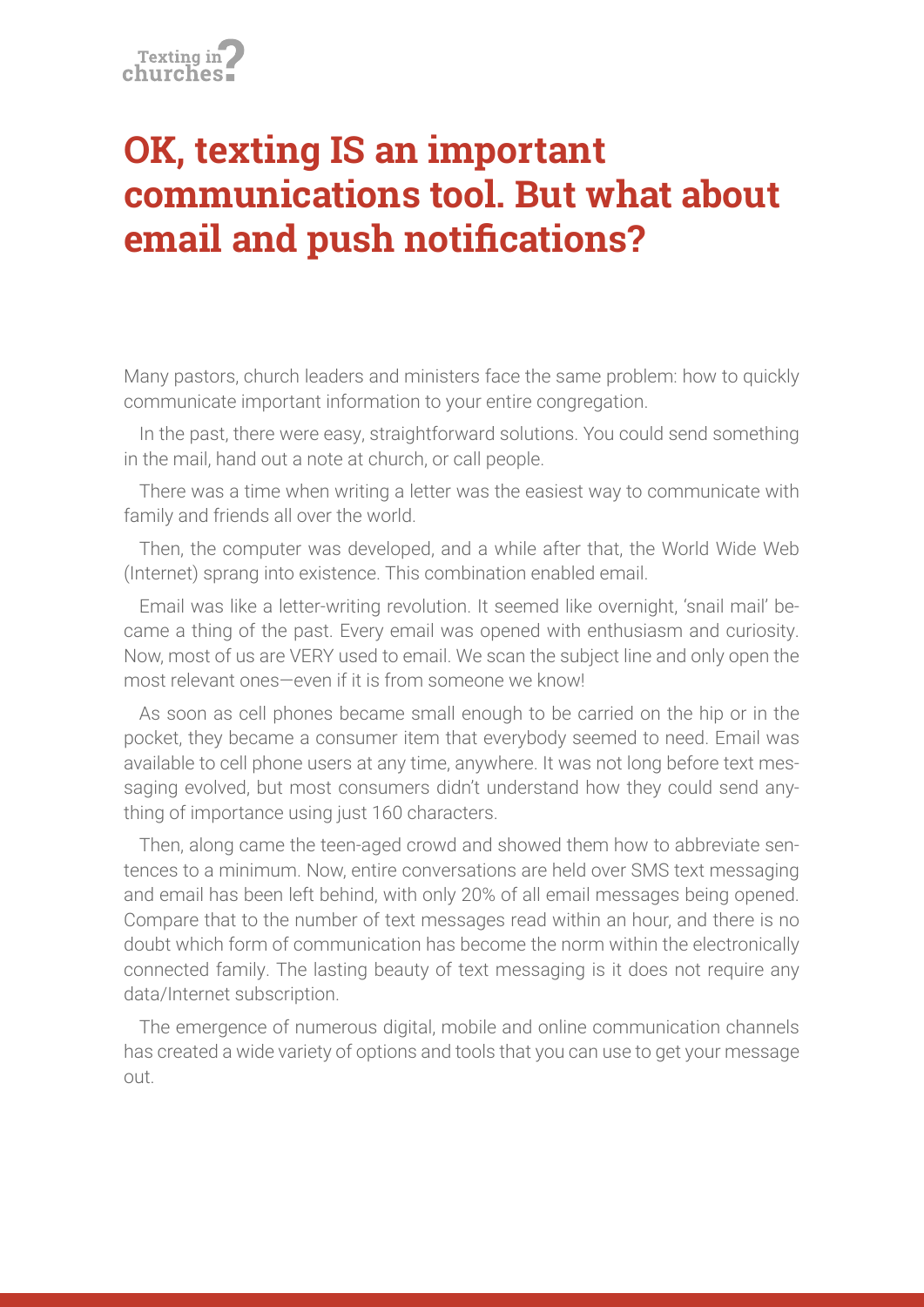

# If you are talking about communicating with people on their phones

**in a more personal way, then you would look at text and mobile app push notes.**

Text provides a way for you to send messages to everyone on your list. With mobile apps, on the other hand, you can use the push notes feature to send messages to everyone who has downloaded the app. Both of these should be part of a robust communications strategy, but many churches and ministries choose just one to get started.

Both of these tools will reach your audience quickly. When a message is sent, people are visually notified about it on the screens of their phones right away.

Email is not dead. It's a tool that many churches and ministries use to communicate with their members, and people use their phones to check email.

So how does this impact your mobile digital strategy? Here's a chart that compares these main mobile communication mediums in order to help you understand how they all fit into a comprehensive digital plan.

|                          | Email                                        | SMS/Text                                                             | Mobile App Push Notifications                                                   |  |
|--------------------------|----------------------------------------------|----------------------------------------------------------------------|---------------------------------------------------------------------------------|--|
| Reach                    | Everyone on<br>your email list.              | Everyone whose<br>cell phone number<br>you have.                     | Only those who have<br>downloaded your app and<br>have notifications turned on. |  |
| Open Rate                | Low open rate,<br>about 20%.                 | Incredible 98%<br>open rate.                                         | Higher open rates,<br>between 47% and 80%.                                      |  |
| Cost                     | Practically free.                            | Practically free.                                                    | Included in the cost<br>of your mobile app.                                     |  |
| Type of<br>Communication | Longer, more<br>detailed<br>communications.  | Incredible 98% open<br>rate. Must purchase<br>credits to send texts. | Short messages, which<br>invite engagement with<br>more content.                |  |
| Recipient<br>Response    | Extremely low<br>response rate,<br>about 6%. | Very good<br>response rate,<br>about 45%.                            | People are split about 50-50 on<br>whether they like them or not.               |  |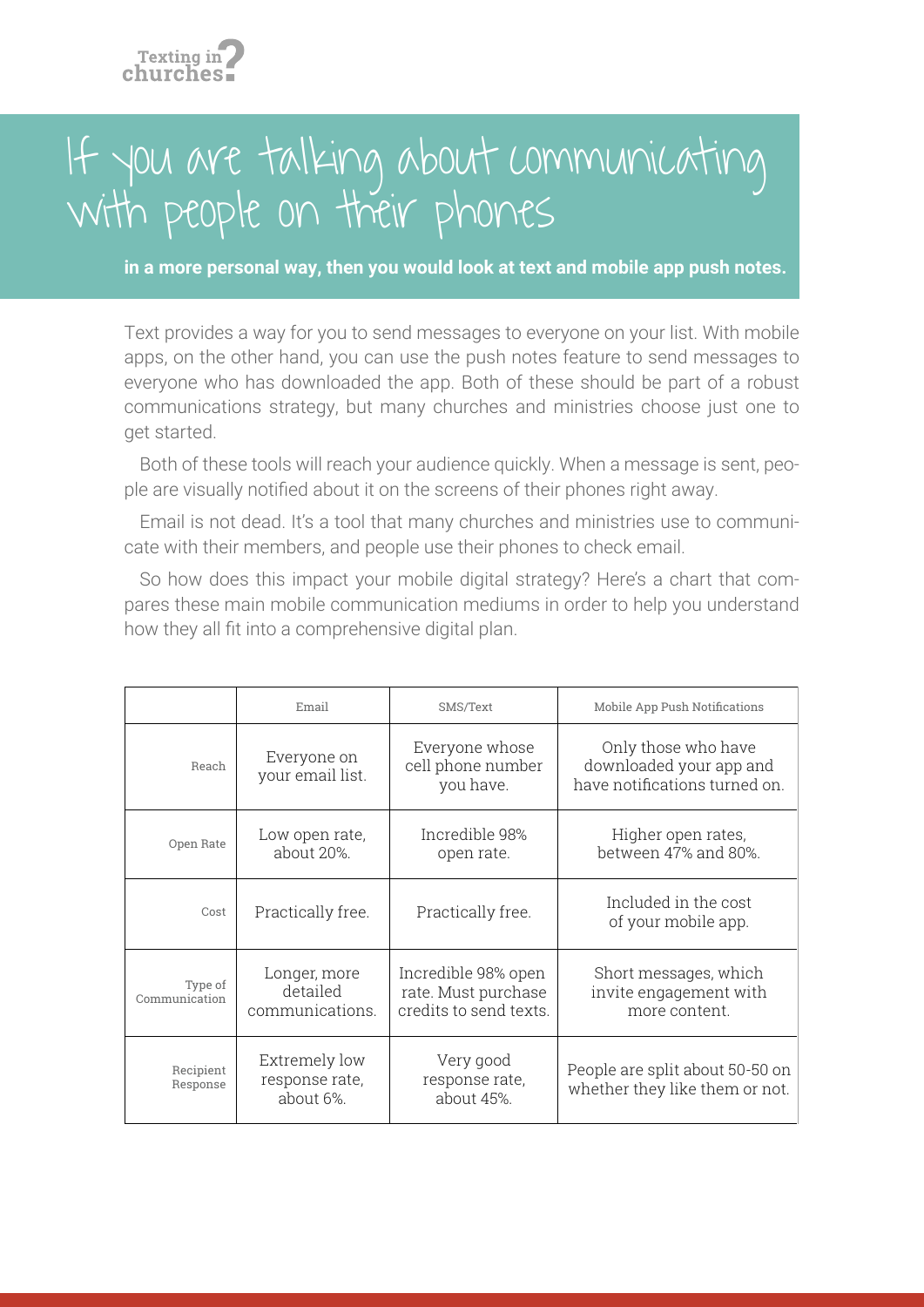

# Clearly, texting is more effective

**in private, personalized, mobile communications.**

### **Thus, including texting as one of the main tools in your complete digital strategy appears to be a no-brainer.**

For those of you who are still using email as your **main** tool to communicate with your congregations, it is time to reconsider. Most of your audience simply does not open your emails. The best use for email is highly-targeted content that really adds value and motivates recipients to open the email, read it, and click through to your landing page.

A mobile app is a great tool for getting messages out to your congregation using push notes, but these have a lower open rate than text messaging. People simply don't open push notes as often as they open text messages. However, push notes open rates certainly exceed email open rates. In addition, only people who have downloaded your app and kept the notifications feature on will receive your messages. The bonus is that a mobile app provides robust functionality and is not limited to communicating brief messages.

Text messages are certainly the most eficient solution if you are looking to get a brief message out to the majority of people. With a 97% open rate, it is worth the small cost for each message. You can be certain that nearly everyone who receives the message will read it.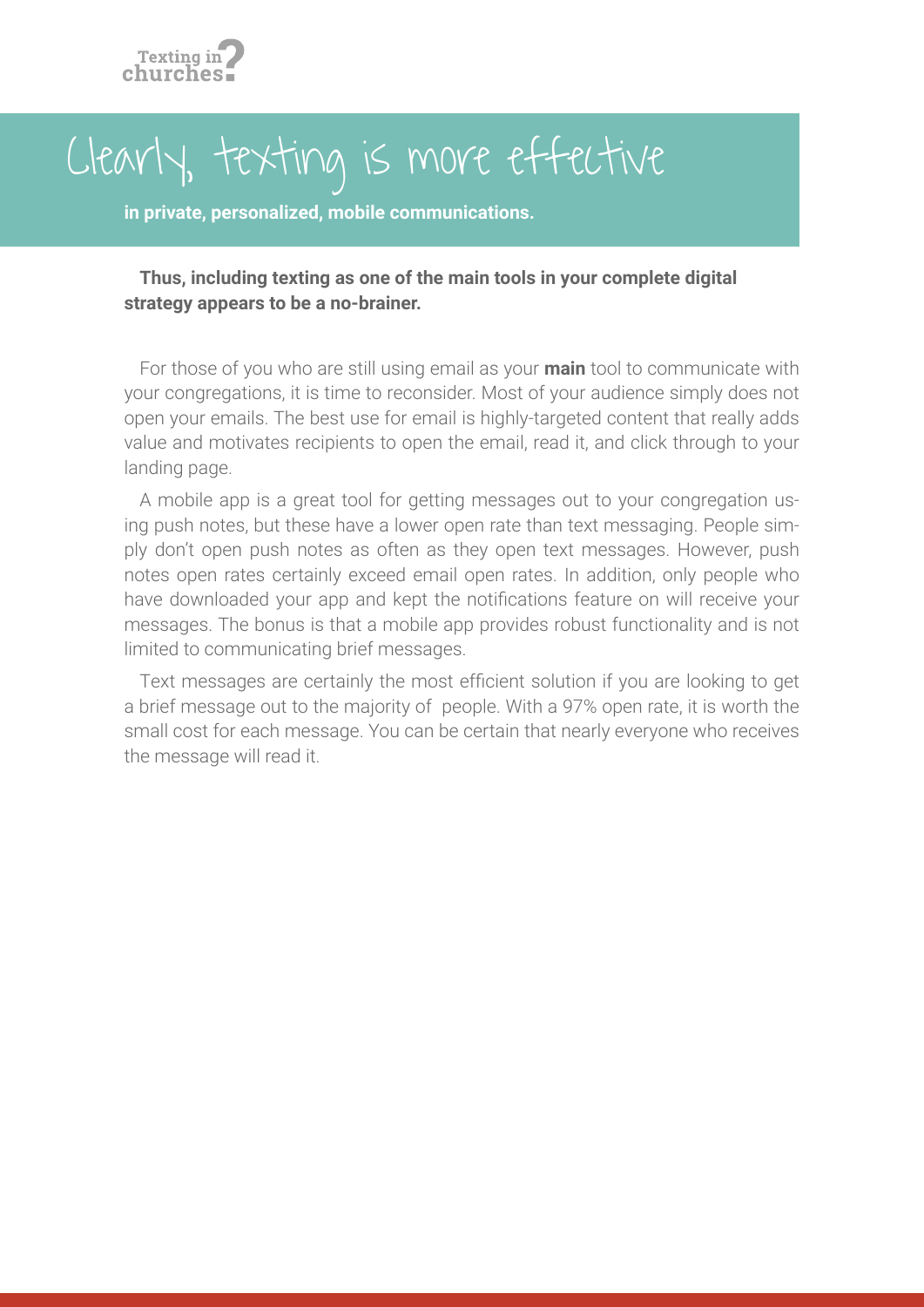

# **Fine, I get why text is important now, but why does my church need to bother with a cloud-based solution (and not my phone or free apps)?**

With text messaging services like Viber, Skype, iMessenger, Google hangouts, WhatsApp, GroupMe, kik, etc. available for free use, why would you need anything else? For example, both GroupMe and WhatsApp are applications for a smartphone, but have a limited number of features. The application GroupMe allows you to create groups on your mobile device so you can send the same message to a group of people. You are able to add everyone within your address book to the GroupMe application which allows all messages sent in response to a group message to be propagated to the rest of the group. The application creates what is known as a private chat room. The WhatsApp application works in much the same way, but each user must have the application installed on the mobile device they will be using for sending the messages. These are applications that can be downloaded and used on mobile devices and are not suitable for use with large groups to opt-in and take action. Some of the limitations are:

|                                                                                               | Your Phone's SMS<br>The basic text application<br>on your phone | Free SMS Apps<br>Skype, WhatsApp<br>Facebook Messenger | Cloud Based SMS<br>Providers Most of our<br>competitors, online | Top-notch Text, Social<br>& Voice System Our platform<br>for churches & ministries |
|-----------------------------------------------------------------------------------------------|-----------------------------------------------------------------|--------------------------------------------------------|-----------------------------------------------------------------|------------------------------------------------------------------------------------|
| Ideal # of users                                                                              | $1 - 3$                                                         | $10 - 50$                                              | unlimited*                                                      | unlimited*                                                                         |
| Can work without<br>the Internet?                                                             | yes                                                             | no                                                     | varies                                                          | yes                                                                                |
| People can opt in/out                                                                         | no                                                              | no                                                     | varies                                                          | yes                                                                                |
| Create a unique<br>keyword for easy<br>promotion + opt in                                     | no                                                              | no                                                     | some                                                            | yes                                                                                |
| Compliant with<br><b>TPCA</b> laws                                                            | N/A                                                             | N/A                                                    | few                                                             | yes                                                                                |
| Size of a<br>campaign/group                                                                   | micro                                                           | small                                                  | varies                                                          | all                                                                                |
| Blast a message to<br>text + social media<br>simultaneously                                   | no                                                              | no                                                     | few                                                             | yes                                                                                |
| Offers voice<br>broadcast to a list?                                                          | no                                                              | limited to app                                         | few                                                             | yes                                                                                |
| Offers Text-to-Screen.<br>shuffle responder,<br>voting/polling, reporting,<br>automation, etc | no                                                              | no                                                     | few                                                             | yes                                                                                |
| Integrates with other<br>apps / API Access                                                    | no                                                              | Rarely / extremely<br>limited                          | varies                                                          | yes                                                                                |
| Overall Cost<br>effectiveness                                                                 |                                                                 |                                                        |                                                                 |                                                                                    |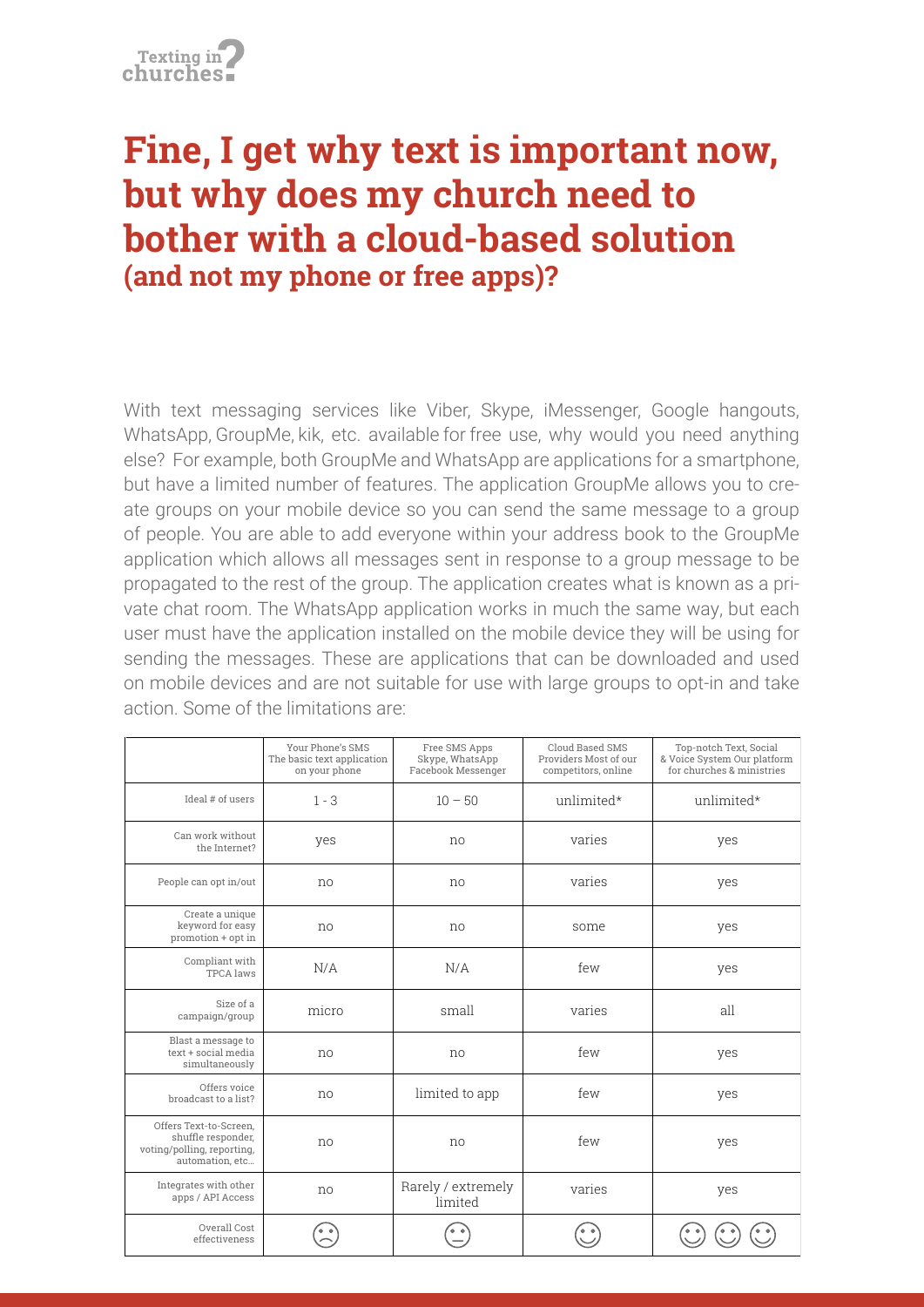

# **Big bonus with using cloud-based apps instead of local apps.**

API (Application Program Interface) is a way in which vendors can allow apps written in different languages to talk to each other. E.g. PastorsLine can talk to MailChimp or CCB or any other vendors we integrate with. These apps can talk together because they are connected by what is called 'the cloud' (a communications network).

Phones usually don't allow you to extend your SMS application that way unless you hack them—neither scalable OR legal! Other free apps such as Skype and WhatsApp are niche networks. They prefer you to use their apps and their solutions so they are not interested in integrating either. If they DO extend, it will be with very selected partners. Skype is probably not going to integrate with the solutions churches use.

# Cloud-based text solutions

**are usually built on architectures that are going to allow extensions to happen.** 

**This means churches or the vendors can build integrations with other vendors, hence ensuring they can roll out a proper digital strategy. A digital strategy that is fully integrated, in which all your systems (or most of them) are speaking to each other, is worth the expense of using a cloud solution versus just your phone or some free app.**

In sum, using a cloud-based app allows you to extend the application and integrate with other tools that you are using.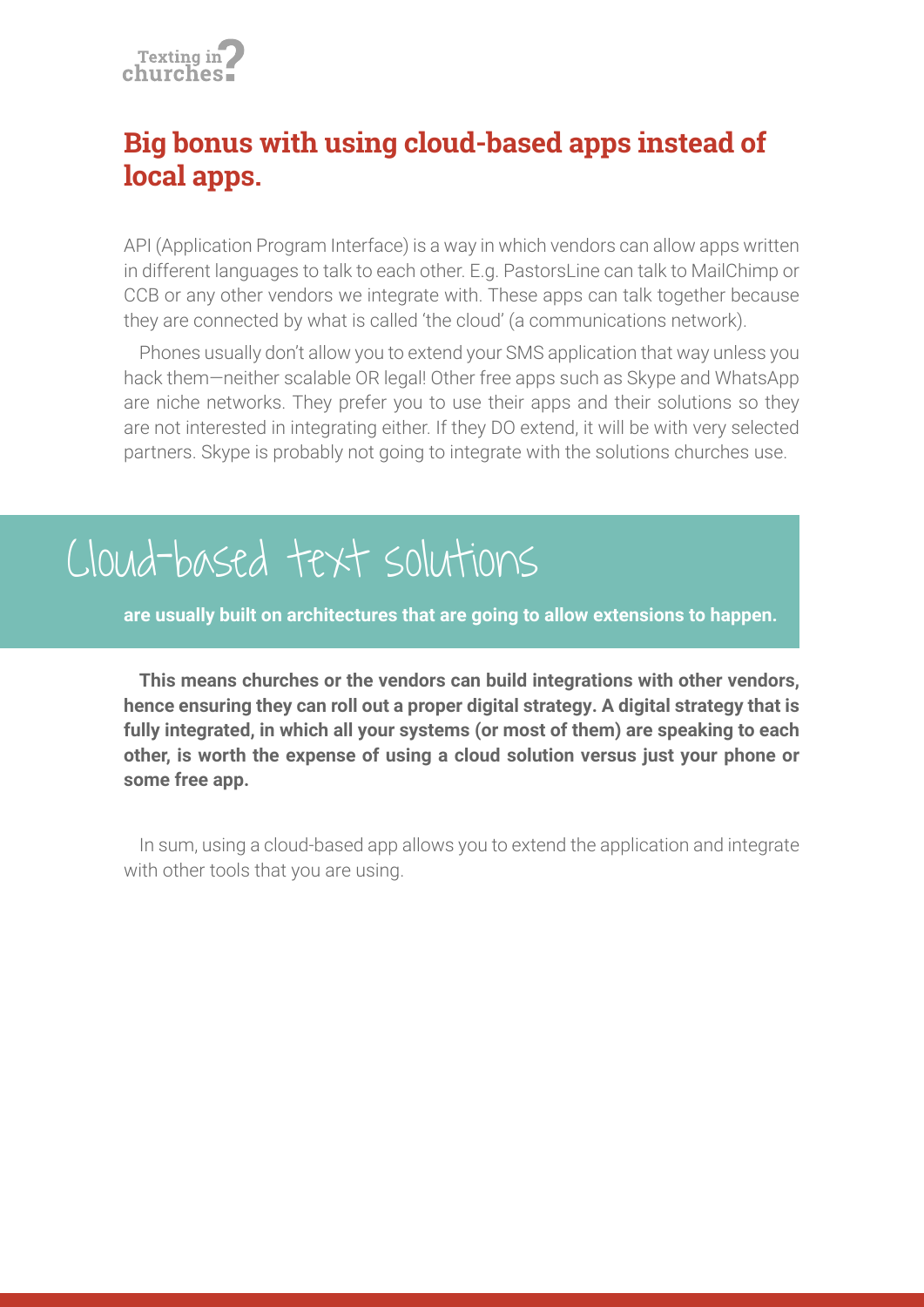# **Makes sense. So, I noticed some churches use short codes and others long. What's the deal?**

There's a lot of discussion about which of the two opt-in choices is better—shortcodes or long codes.

*Just in case you are new to all this…* Members and visitors must opt-in to be able to receive text messages sent by service providers. To do this, most service providers use what are called 'shortcodes' or 'long codes'.

Shortcodes, by nature, are short-usually five or six digits in length. For example, a shortcode could be 54321. A shortcode may be specific to one mobile operator or "common" and supported by all major mobile operators.

A long code is a 10-digit telephone number. In other words, a 'regular' telephone number.

### **Much of the answer lies in the formats of the codes themselves.**

Shortcodes (being shorter) seem easier to say and remember. You can also send millions of messages in a shorter time without getting flagged by the cell phone carriers. So, shortcodes are great for sending a large number of messages quickly in a short time. This is typically called 'text marketing' aka 'blasting'.

Long codes are regular phone numbers with local area codes—hence, more familiar and more human. Since the long codes look more familiar, people are less hesitant about using them. As it's a phone number, people feel that there is a 'human at the other end' and are encouraged to communicate. Also, people feel that long codes rarely send spam. Lastly, for your church, building contact lists is usually easier with long codes and you can manually add names.

*OK, but what about shortcodes being easier to remember?*

**Are they really?** Long codes are a format which many of us have learned and used for quite a bit of our lives. And I'm sure lots of you can remember storing these 10-digit phone numbers in your heads. Then, from memory, you either dialed or pushed the buttons to make your calls. To make it even easier, churches have bought vanity numbers, e.g. 844mychurch or 'stick in your head' number sequences, e.g. 8441114445, etc.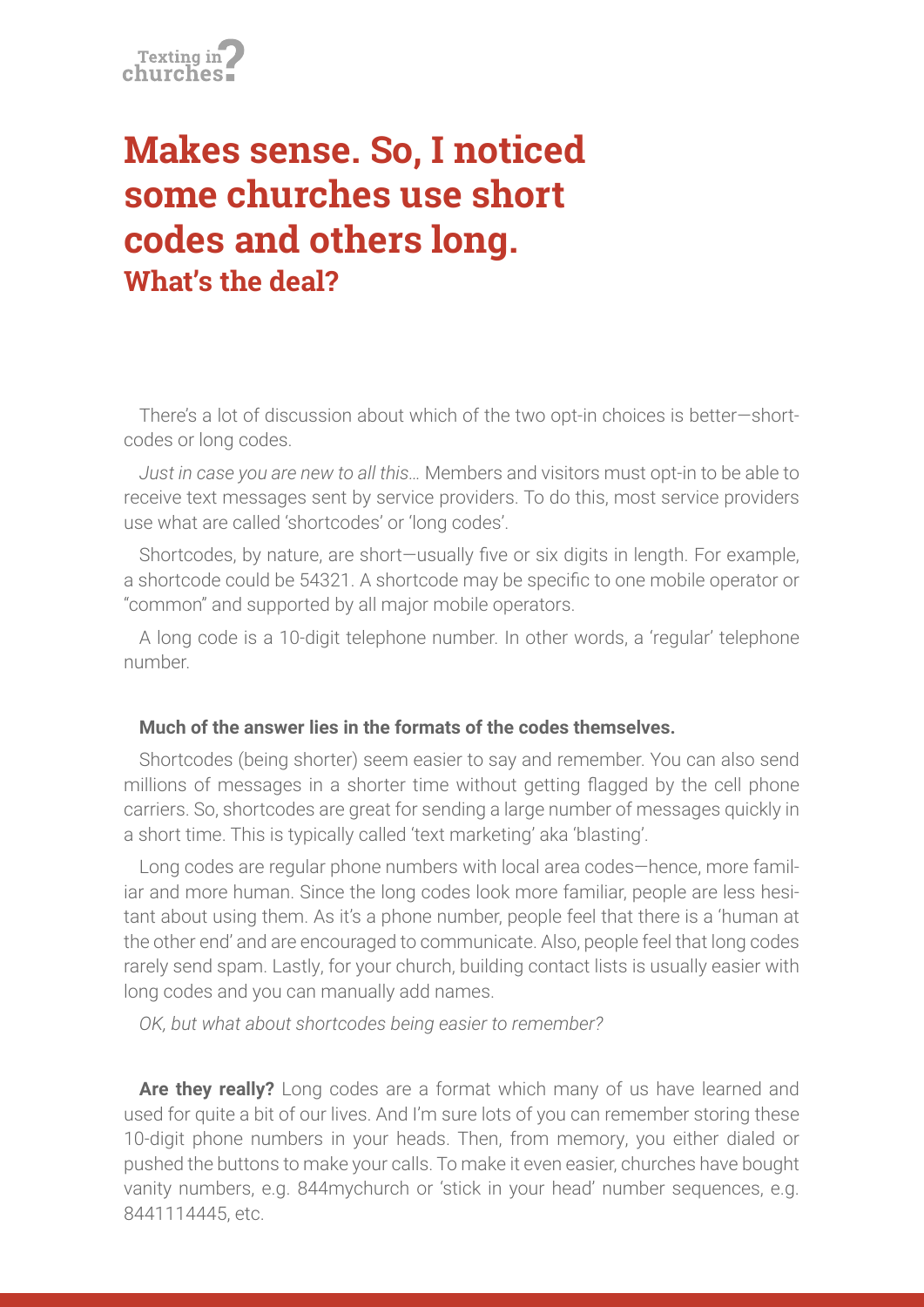

*Well, right, but every so often, our church needs to send large numbers of text messages in a short time.*

**No problem.** PastorsLine has fixed the issue of sending large numbers of text messages without using a spammy-looking shortcode. We have allowed you to add secondary numbers.

http://help.pastorsline.com/church-community-builder-ccb/using-secondary-numbers

*And there's more…* Two major drawbacks to shortcodes are cost and lack of exclusivity. Shortcode costs of over \$12k / year can put a big dent in a ministry's budget and the question is, "Is this the best stewardship of your resources?" If you are using a shortcode service, you are likely paying to "rent" or share access to the code and the cost. So the short code you are going to be using is a **shared shortcode.** This means that hundreds of other businesses and organizations (companies, concert halls, pubs, shops, other churches, etc.) can be using the same shortcode as youbut you have no control over *how* they are using it or *for which purposes.*

We have had several instances of feedback from clients who left PastorsLine and returned or left another shortcode service to use ours. *Why did they return or switch to us?* Their church members got messages from local bars or other ministries. And when the church member replied, if they didn't do it correctly, their message might have ended up in some else's Inbox.

Another main issue with shortcodes are that the **keywords** (words used to trigger autoreplies or other campaigns) are of a limited quality. E.g. If you want to use GIVE to 23232 or GUEST to 23232, you will be competing with other churches and non-profits. Once that organization uses this keyword, you would never be able to access it until that other company releases that keyword to the pool.

To solve this issue, we have done things like KIDZ (for kids) or Konnect (for connect). But it's not always easy—or quick—to tweak keywords.

With a unique local number, this whole issue has vanished. You will have a 'dictionary-full' number of keywords included as part of your account. Here's why: Since your number is unique, your keywords don't have to be.

### **E.g.**

Church A will use GIVE to 888-111-2222 Church B will use Give to 777-000-3333

From our over X-year experience working in church communications with all sizes of churches from mega to mini, as well as the tweaks we have added (secondary send option) **we believe that your best option is to use only local numbers.**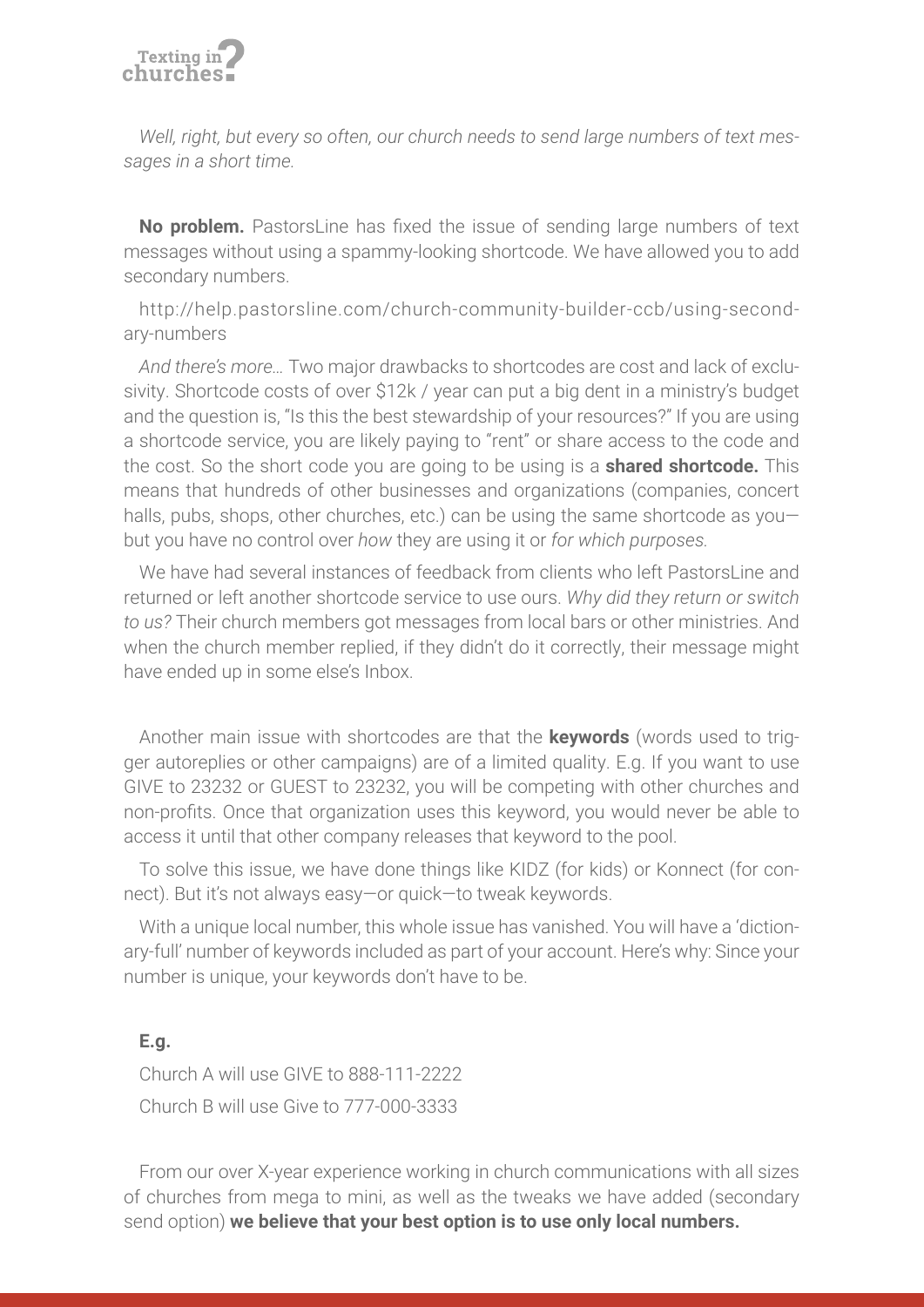

### **So, which do I choose?**

The type of relationship you want to create determines the choice.

Short codes feel more controlled, more professional. Users don't feel they are giving some random, unknown person their phone number. So, short codes suit large, anonymous situations such as public events and business campaigns. A recent use by a larger church was a wavechurch.com campaign. Wavechurch used a short code at their main service to encourage thousands of people to join their small groups. In addition to services, short code opt-ins suit large musical church events.

Long codes, on the other hand, are much more personal. The church can say, "Here's our pastor's number which is set up for both calls and text." This creates the feeling that the user is getting direct contact to the church team since the user needs to give their cell phone number. For most churches, the number of first-time guests tends to be low—usually 5 - 10% or fewer of the church membership AND these first-time quests are familiar with the church or someone connected with it. In these situations, the long codes do not have the same stigma but actually aid in building healthy, communicative relationships from the start.

### **What else should I look out for?**

It's clear that you need to consider the shortcode/long code issue when choosing a cloud-based text messaging provider. Here are some other things you need to consider.

 Be proactive by going to the company website to check out how active they are and if they are providing value. Are there any case studies? What about social media activity and blogging? What about the company's attention to best practices? Is the system church-focused? If the company is familiar with the church niche, they will most likely have relationships with other church vendors (programs, apps, etc.) which you are already using. Also, they will understand church culture which is usually going to mean that their solution and process reflect common values.

Speaking of integrating, does this company offer an API? If not, does it at least integrate with your current app vendors? Adding a digital tool that doesn't fit into your digital tool kit just doesn't make good sense.

Can you try it out easily, contract-free? Really, there is no reason why a reputable company is not able to let you try out their system with no obligation. Avoid contracts where you have to sign up for a year. Also dubious are trial options which ask for a small cost to cover the purchase of the phone number. If you are really sold on a 'pay first' system, speak to a salesperson before signing up in order to see as much of the system as possible.

# It's your right to find out

if the system has the right fit for your church BEFORE you commit.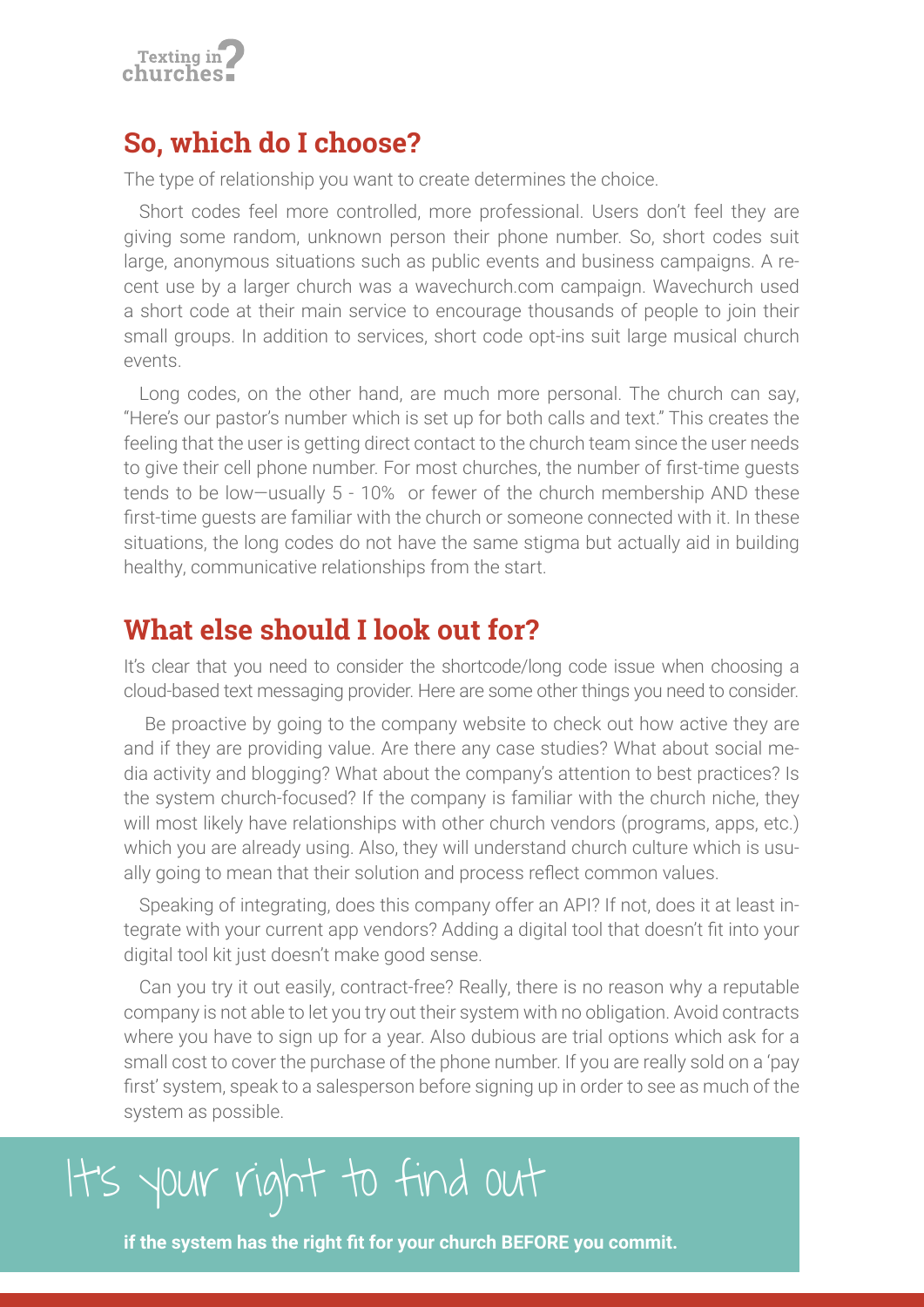# **A Reminder of the Top 3 Things You should already be Doing.**

If you are already using texting, then you are probably already doing these 3 things. If you are new to using texting, here are the top 3 activities most churches should be doing to get started.

# **I. Sharing**

**Sending emergency updates, news updates and newsletters:** One of the main reasons for using SMS messaging is to keep your members updated. Sending out emergency messages asking for prayers or help for members who have encountered hard times or medical emergencies is extremely important. The Cross of Glory Church, Hopkins, MN is using SMS texting to keep their members informed about the weather and emergency situations in their area.

# **II. Listening**

**Creating discussions on current events:** Using social media is an excellent way to stimulate discussions among your members, get ideas in terms of what they think in relation to specific topics and/or to source topics for use in future services. The North Shore Bridge Church in Boston, MA is using text messages to create discussion groups among its members. The Faith Lutheran Youth Group from Clive, IA has been using discussions to increase attendance, involvement, and to lift the spirituality of both current and new members.

**Finding out what members want to talk about using surveys:** Creating surveys is fun and easy to do. You can craft messages that will elicit responses to questions using many types of question templates. Multiple choice questions, true or false, and short answer are some of the ways in which you can craft a question. Your members can text back their answers that can then be tabulated for research and creation of a new question. Members of the Cornerstone Community Church in Galax, VA are taking surveys in church so members can vote on what they want to hear in their sermons.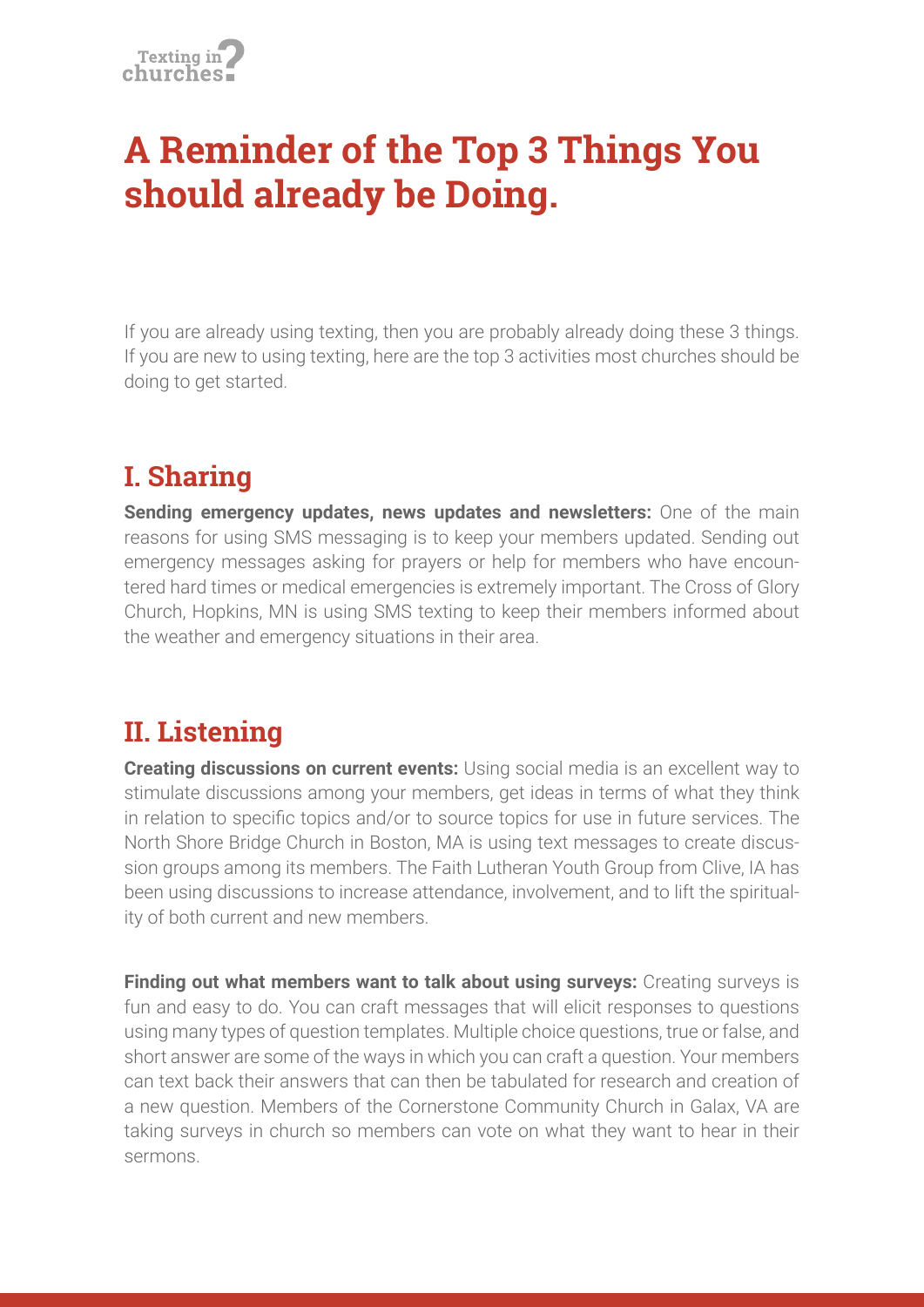

**Gathering ideas on sermons, community needs and special events:** You can send out a text message with a number of different discussion ideas, asking your members to text back their thoughts on what they would like to hear about. Sending messages regarding the needs of your community or special events is a great way to keep members continually involved. Wave Church in Virginia Beach, VA uses text to advertise their annual conferences and to update attendees before, during and after the event.

**Promoting recorded sermons and special prayers:** Sending messages containing links to your website, newsletters, videos of important sermons, or other relevant information, helps your members to keep up with the church's life when they are unable to attend. The Immanuel Christian Reformed Church in Simcoe, Ontario, Canada uses video recorded sermons to reach all of their shut-in members.

# **III. Inviting**

**Encouraging meeting attendance and setting up meetings with members:** Here is where churches can increase member and visitor attendance with event options such as Wednesday night Youth Services and special weekend events. Have a another event similar to the one your first-time guest attended? Fire off a text inviting him or her to "another one you might enjoy". Current members can be encouraged to come out to special events or mid-week services instead of just going out with friends to the movies or a bar. The Wave Church in Virginia Beach, VA, connects with small groups where each has its own keyword code as well as a mobile form, enabling each small group to contact their members.

# Providing your members

**with long codes offers them easy and effective ways to reach out and contact you whenever and wherever they need to do so.**

**Collecting donations for church goals such as needy parishioners and special events:** Many churches are using portals to collect donations for specific goals; for example: sending a church group to a conference, carrying out repairs to the church structure, etc. Text messages keep your members updated on where you are at in reaching your goals and celebrate with them when you have reached or surpassed a goal. While in-service collections continue to fall by the wayside, online and mobile donations are on the rise. Collecting digital donations is simple: members send a message via a long code or are directed to a donation portal. Parishioners of Stevens Creek Church in Augusta, GA, make donations with their phones via a mobile app.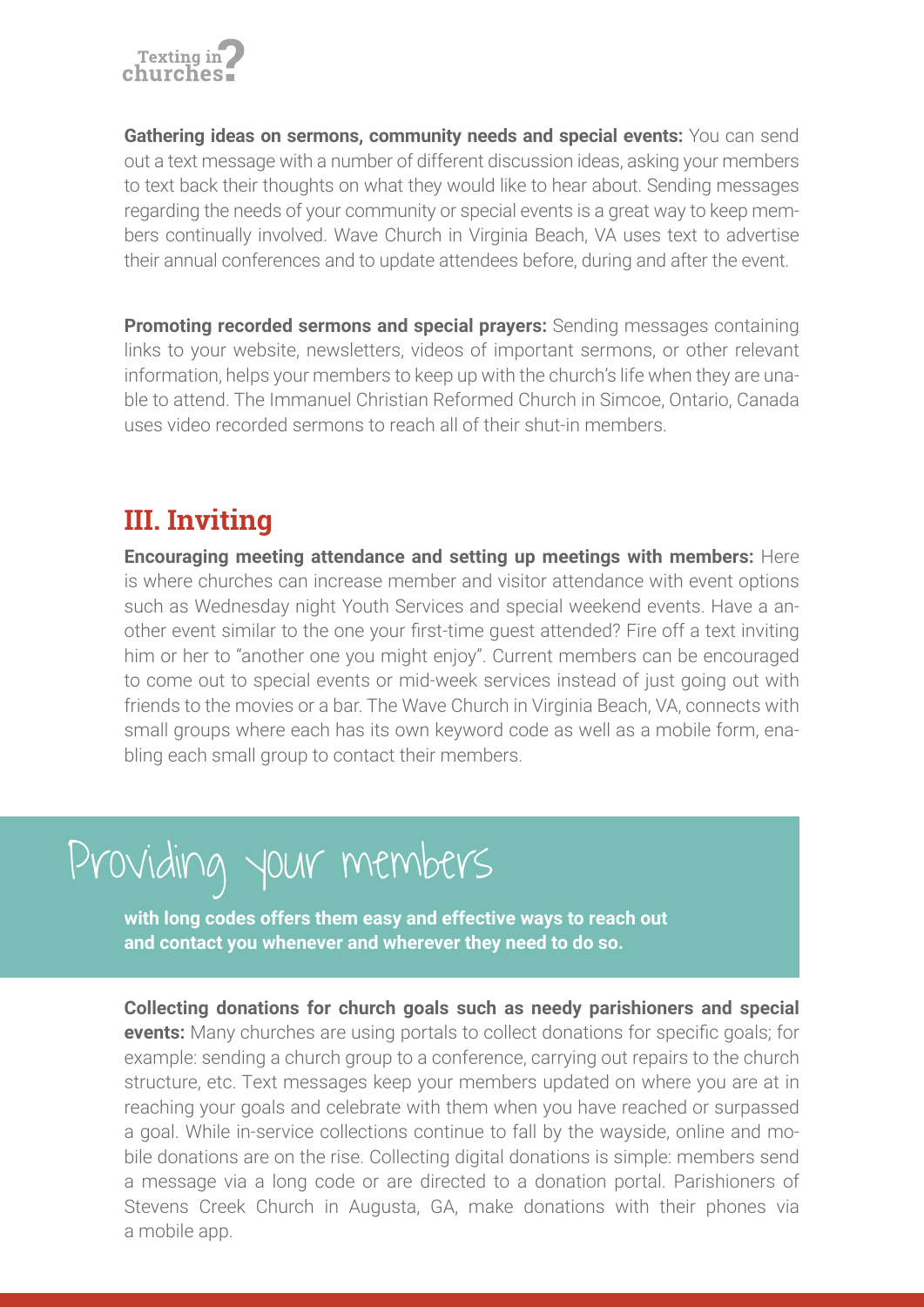

There are two different types of mobile text giving. The simplest type is one in which someone texts 'GIVE' to 83434 (or 888-777-6543) and an auto response comes back to a link where they can give online.

But if it only does that, then you pretty much have a simple way to auto-info people where to find your online giving but you don't truly have text-to-give. Text-to-give is going to send you to a mobile phone once to enter your card, but each time after that, you can easily just text the amount to the number and everything happens via text.

Even short codes offer giving but you can't usually use the word GIVE. Since the short code is shared by many uses, they will have to use something like 'GiveMetro' or 'GiveChurchname' or 'Give1232'.

With a long code text-to-give option, you can generally set it to whatever you wish or at least, you will be able to use standard words like 'GIVE', 'DONATE', 'MISSION', etc. to launch a giving campaign that is branded and easy to remember.

It is important to distinguish between mass text communication and text-to-give. Web Apps that are set up for text-to-give are usually not going to allow you to send mass messages to your audience (nor it is advised to do this). A clearer option would be to use two different text solution providers or at least different numbers: one for text-to-give and the other for listening, sharing and inviting (attendance).

# Using mobile phone for text-to-give

**as part of your church giving strategy is HUGE!** 

Here's why:

- Most people don't carry around spare change.
- In general, \$50 is the most that 80 percent of Americans usually have on them.
- Check-writing is basically a thing of the past. Almost 34 of all Americans pay by check less than once a month. For those under 25, it's even less—61 percent never write checks at all!
- Payments have moved away from cash and checks (84 percent) to credit and debit (82 percent). [\[source\]](https://markets.jpmorgan.com/research/email/f7jtfqa5/GPS-1710767-0.pdf)

So, HOW are they paying? Lots are using their mobile phones. In recent years, payments via cell phones have increased from \$30B to \$545B (106% CAGR). **[\[source\]](https://markets.jpmorgan.com/research/email/f7jtfqa5/GPS-1710767-0.pdf)** 

This amazing growth rate is predicted to continue with the younger generations for whom paying by phone is the norm.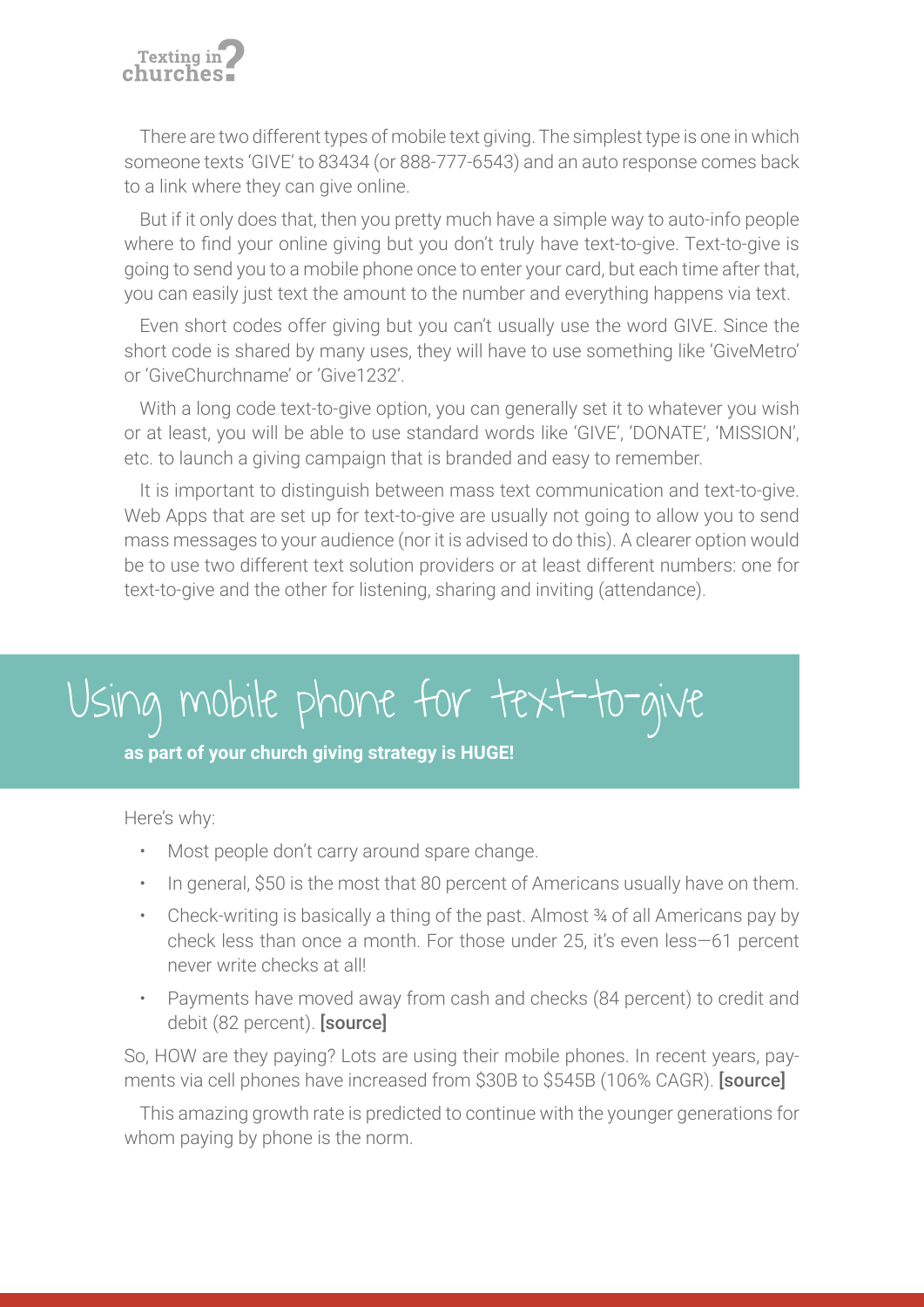

# **That's cool. What are the 3 Things the Top Churches are Doing Now?**

Solid, healthy relationships take time and patience. Some relationships take off after the first or second meeting. Usually, though, it is the steady, consistent interaction which creates the bond. They say it takes 7 points of contact to "sell" anyone. **[\[source\]](http://jaylipe.typepad.com/smart_marketing/2005/05/marketings_rule.html)** So, too, with first-time church visitors. Rome wasn't built in a day and neither will be your relationship with your first-time quest. What needs to happen is a deliberate strategy to engage.

Churches need to keep the conversation going, collect visitor data to personalize the interactions, and integrate that data with other communication systems to help forge the bond.

# **I. Cultivating/Building relationships: Forget text; let's talk about relationships.**

In the 'old days' before smartphones, many of us ran home after school, excited to get online and see who was in our chat room. Remember?

### **It's the same with effective texting.**

You know those 4-letter words we shouldn't say? If there was a 5-letter word list for texting, the first one would be "blast".

# Mail blasts and auto messaging are not recommended.

**The replacement is relevant campaigns and individualized follow-up.** 

That means sending more than just text, like emoticons and pictures. Personalizing the messages so they feel human, friendly, and specific to that user. Re-using keywords is suggested. This familiarity helps people feel so comfortable with the opt-in process it becomes a habit.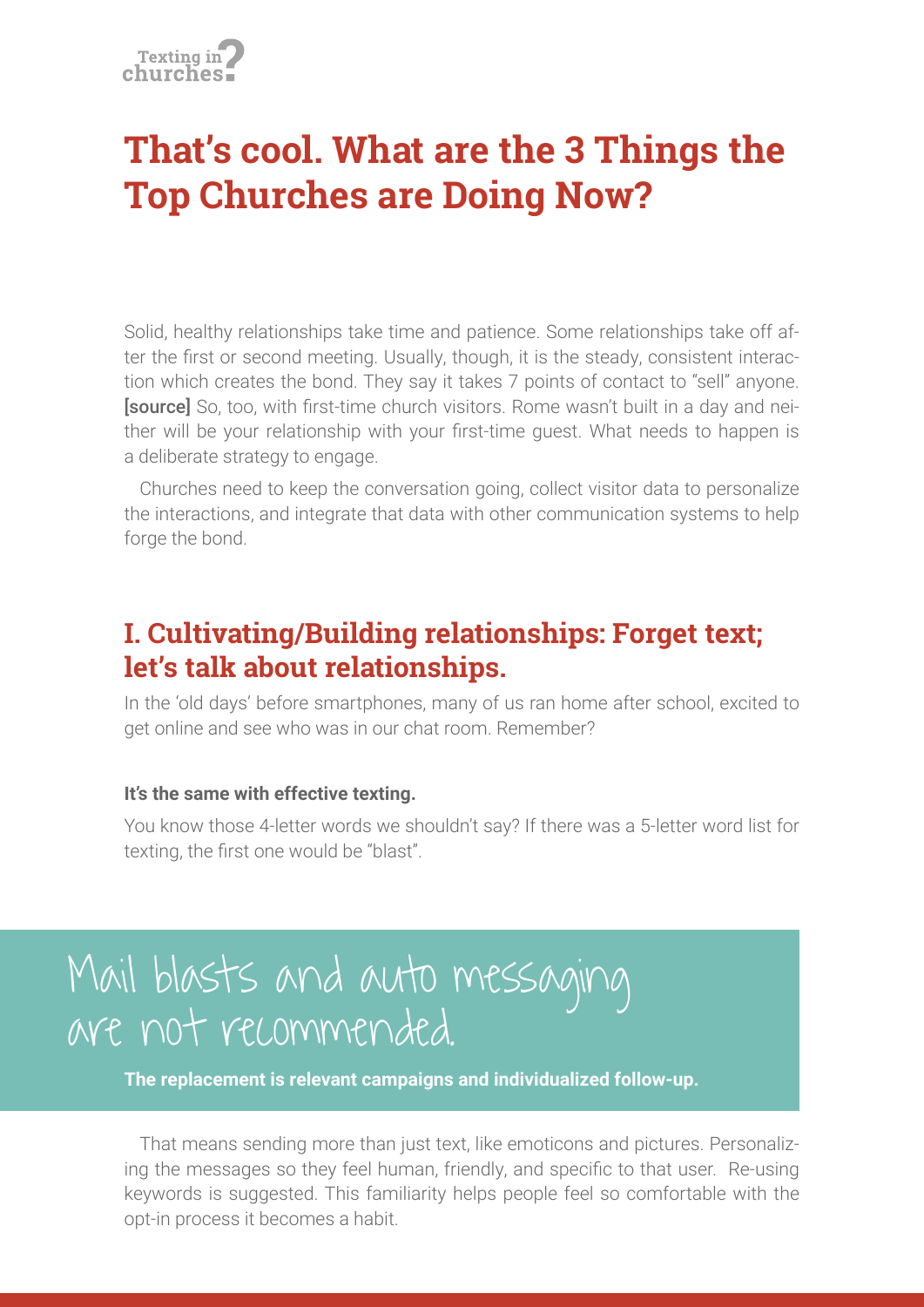

*Hi (name). How's it going? (suitable emoticon) Missed U last Wed. at the prayer meeting. Look fwd to seeing U tonite.*

*Congrats, (name)! Heard you had a baby girl. (small icon: baby bottle, rattle, or bunch of lowers) How wonderful. Hope all is well.* 

# **II.** Collecting and tracking data: taking the first **steps**

Proper communication requires proper data. One of the first steps is collecting additional user-specific data. This is usually done using tags or custom fields. Collecting user-specific data creates a healthy, personalized, church communications system by organizing contacts into groups, such as the Youth Study Team. But it goes beyond more than just grouping contacts. An example is adding a 'prayer' tag to those who mention that need. Then, you can follow-up with "Need prayer?" to just those tagged contacts. You now will be able to create broader groups of contacts as well as tagged contacts to help you segment your list and communicate what your audience wants.

Think about Twitter lists vs. hashtags or Facebook broad groups vs. Facebook demographics data used in ads, etc.

Overall, collecting user-specific data is a management tool for RELEVANT simple/ complex campaigns + group vs. individual communications.

It gives you the tools to stop "blasting" all and reaching few. Your list is more than numbers.

Top churches are developing people profiles through intelligent data capture.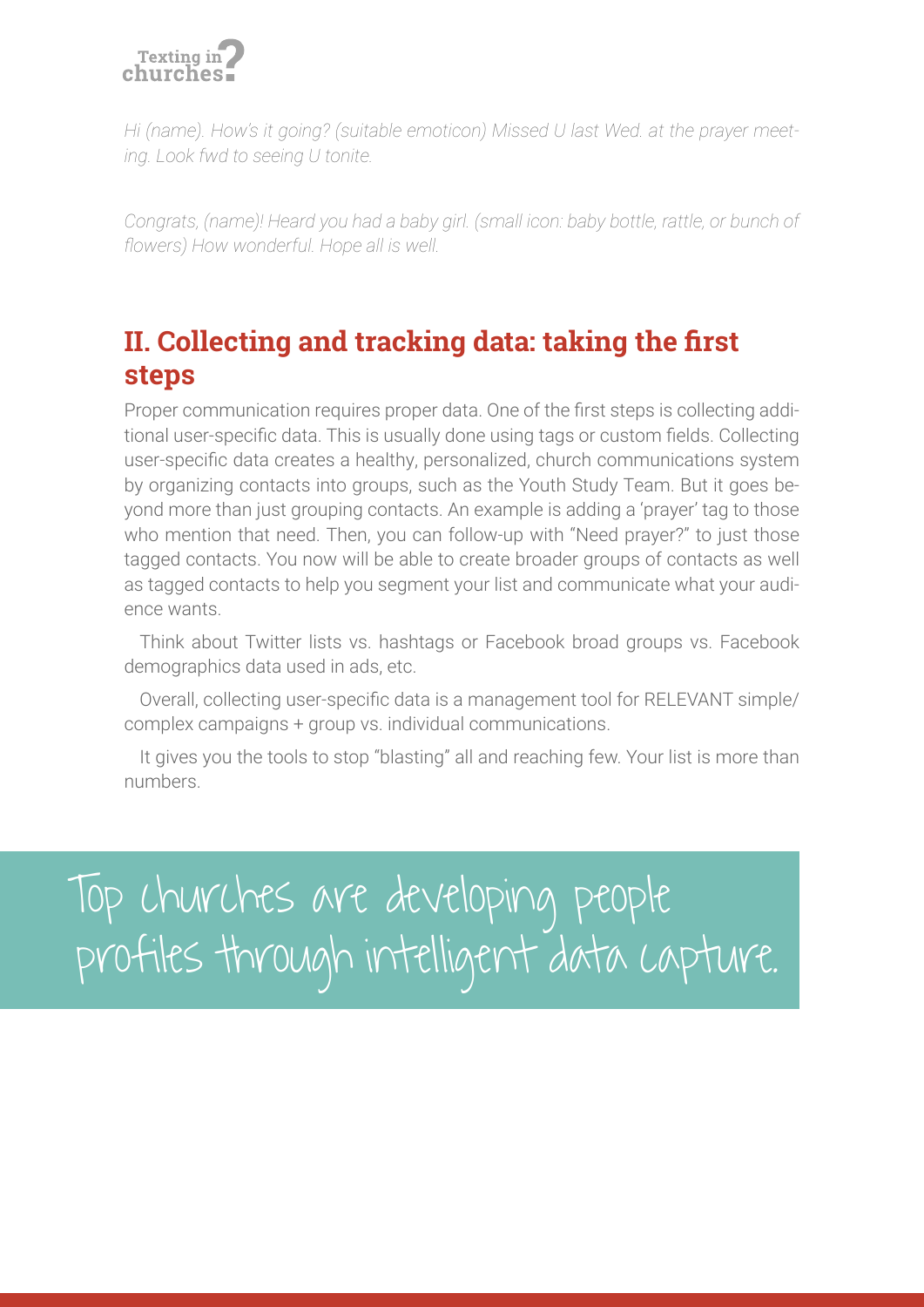# **III. Integrating the data: You've got the information; what's next?**

Many churches are already using other excellent communication systems such as sharing, listening, or inviting. Even others are collecting data and sending smart messages. One thing that top churches **are** doing is making sure that their systems talk to each other. Is your church doing this, too? If not, this creates a situation where the same data has to be manually entered into more than one system. The result? Time-wasting repetition + chances of inaccuracy as data keeps being entered and re-entered.

E.g. Imagine doing this first-time quest follow-up sequence: You simply place a graphic up in the welcome center of your church during your guest welcome segment that says, "First time with us? We have a special gift for you. Text WELCOME to 888-333-3333." You will then either send them to a digital connect card or better, trigger digital connect texts where you can collect additional info like name and email.

Will you have to come back that evening and merge that data into your email newsletter like MailChimp or your Church Management system? NO! You can automatically send this information over to specific groups or lists where you may have a few additional automations occurring or at the minimum, allow your team members to access the information they need without waiting for someone else to email them the list of names.

# Top churches want that data

**to be sent automatically to the next step and prevent people from falling through the cracks due to holes in the process.**

Remember, to be more effective in communication, you need to have a digital strategy. This means sharing Jesus with others digitally so people are moved through the stages of discipleship. When you have systems talking to each other, you can maximize your time while simultaneously minimizing errors, reducing volunteer staff frustration, and preventing visitors falling through the cracks along the way.

# **So what about solutions that offer all of this in one tool. Easy, right?**

Not quite. Chances are you will outgrow that tool within weeks if you are following a church digital strategy. Besides, there are only a handful of companies (like super big boys such as Google) who can offer tons of things in one app. Even so, they are usually ineffective when going outside their niche.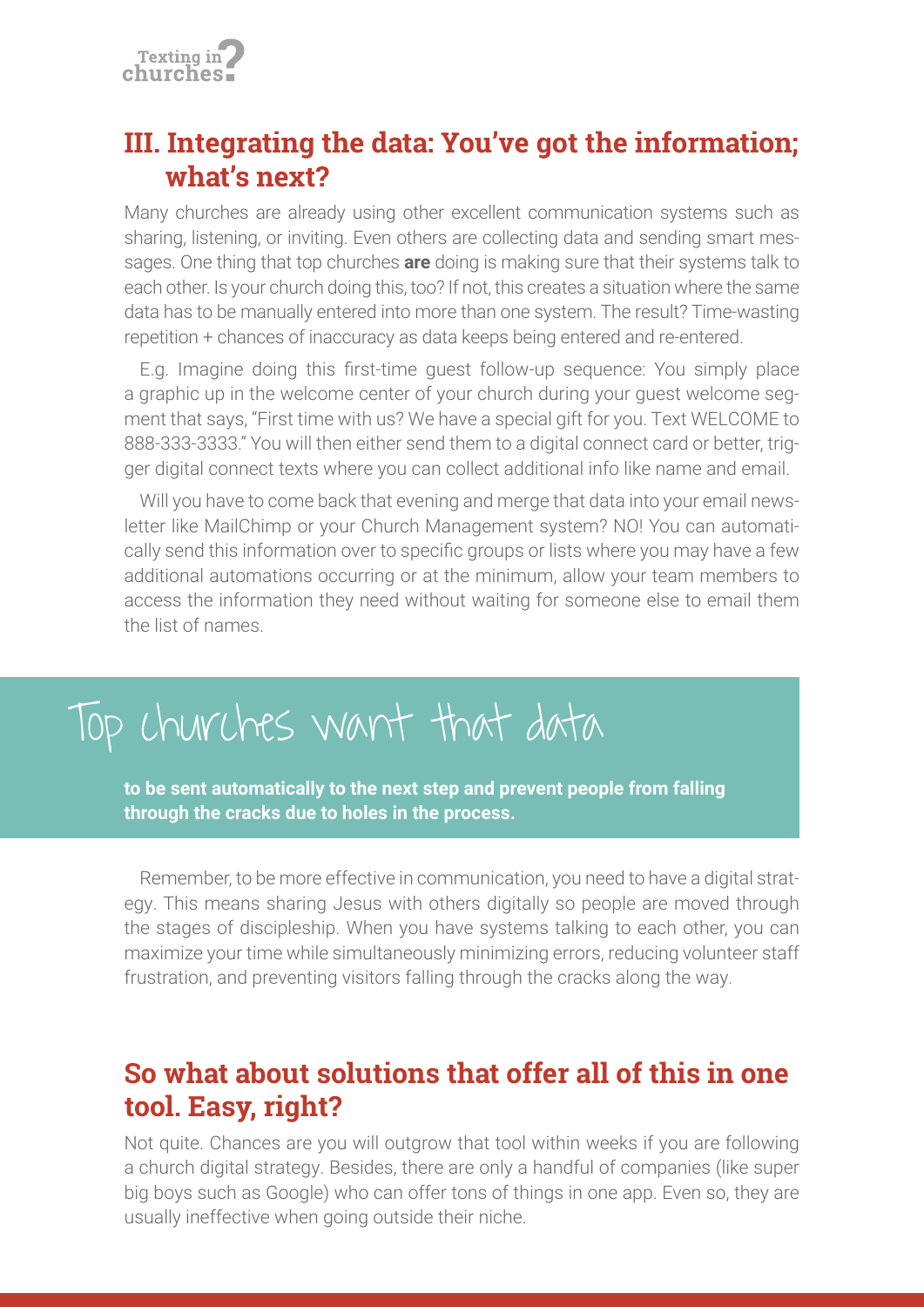

# Church vendors that lure you

**in with having everything all-in-one are stockpiling options to increase the perceived value of the product without thinking about the bigger picture.**

And even if they do, they would not be able to adapt to the changing needs within the digital space.

That's why it's important not just to look at all the add-ons but also consider all the tools that you need for a full communications strategy, including guest follow-up for example, and ensure these tools can speak together. If you need to switch out any of those digital tools, it will be super easy to do and you can continue to use the digital tools that are working.

# Your church texting system should

**integrate with the other systems you are already using, reducing errors, and making much better use of your (and your team's) time.**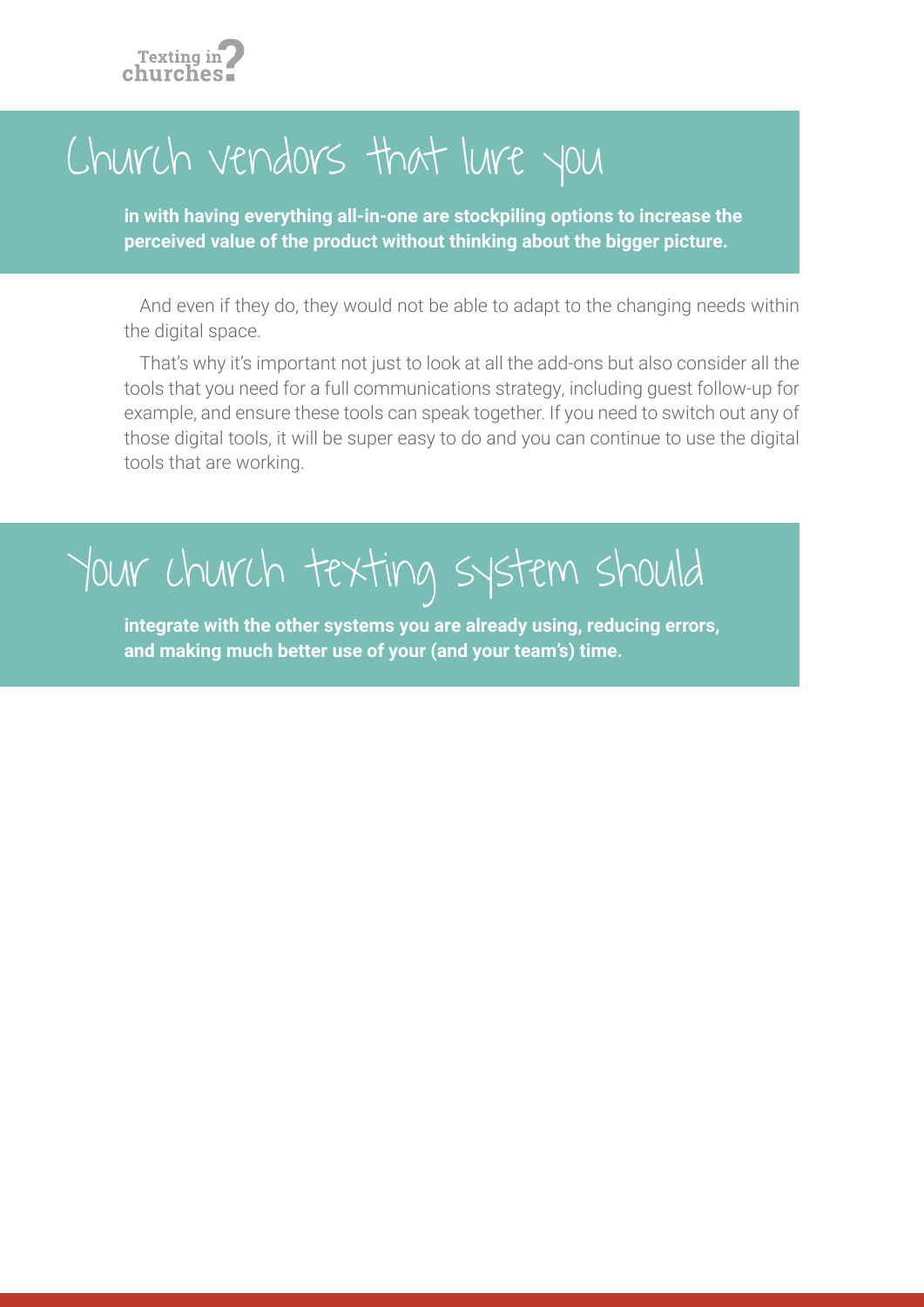

# **So, you are ready to Level 2 your text strategy.**

# **Before diving in, let's look at the Anatomy of a Guest Follow-up Dialogue.**

To grow a healthy church you need to think **RELATIONSHIPS**. One powerful way to create and sustain strong relationships in today's 'digital' world is through text.

But how can you use texting to get your first-time quest to 'fall in love' with your church? **If the church is people, and people are social, let's forget about texting and let's talk about relationships.**

Ideally, the church will have enough leaders to personally visit every single guest who attends church. Of course, assuming that guests would be happy with a random show-up at the door or will be living simple lives so they are at home when you come around.

Or perhaps your church has the staff and time to call each visitor. But less than 10% of guests will actually pick up.

What about sending a personalized, handwritten note? That works really well. But is that your best first move in a process that might take about 7 days before the user receives it?

A text is the best option.

# Texting is less stressful,

**less intrusive. You can read texts or not. You can respond or not. You can do either or both at times that suit YOU.**

Think about saying "hello" to your first crush. Do you ask them for their age, credit score, and email or do you just say "hi", smile, then develop the relationship over time?

Also, 90% of text messages are read within 3 Minutes.

So, let's talk about the anatomy of the guest follow-up dialogue.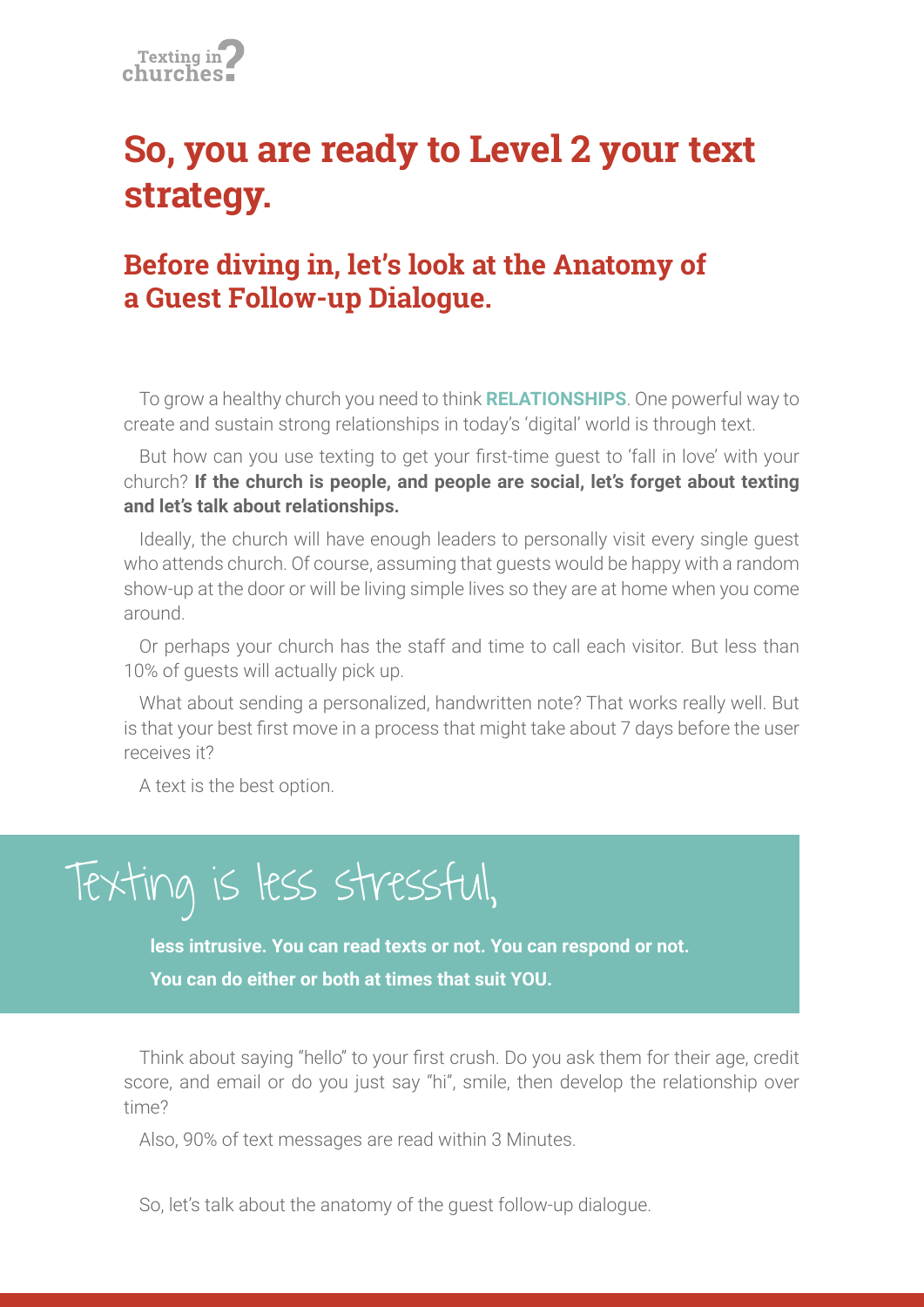

# **1. Decide on the purpose of your account:**

Make a decision on what the number will be used for. Does a specific number "belong" to the pastor (or a leader) or is it a ministry's number? Our system does allow you to add unlimited numbers and the multi-user option will also help with this allocation. The idea is to ensure that the members or guests are trained as to what numbers are what. It's not a major mistake but you do lose engagement if it feels like it's coming from a person then suddenly it shifts to be a communication blast.

# If you are using a number

**for guest follow-up, then consider not using that same number for other internal announcements. Getting a second number for events might make sense.**

### **2. Get permission.**

You can either have people opt-in specifically or let your first text be clear about who it is from. This is more important if you are using a specific number for mass communication, alerts etc. If you are using this as a pseudo-personal number and it's never being used for mass communication or for general alerts, then signing it or introducing yourself is fine. e.g.

Hi [Firstname], this is Michelle at Real Life Church. Just reaching out to say thanks for visiting us this wknd and if you have any questions, I am here for you.

OR Hi [Firstname], ……………………………………………….. – Michelle

OR Hi [Firstname], this is John with the communication department. This number will be used to send infrequent bi-weekly updates. Reply STOP at any time to OptOut.

# **3. Timing is everything.**

Choose the time of day wisely. When you want to reach a specific sub-group of your members, you may want to think about the time of the day and the day of the week when they will be most likely available and willing to chime in on a conversation or to read your message.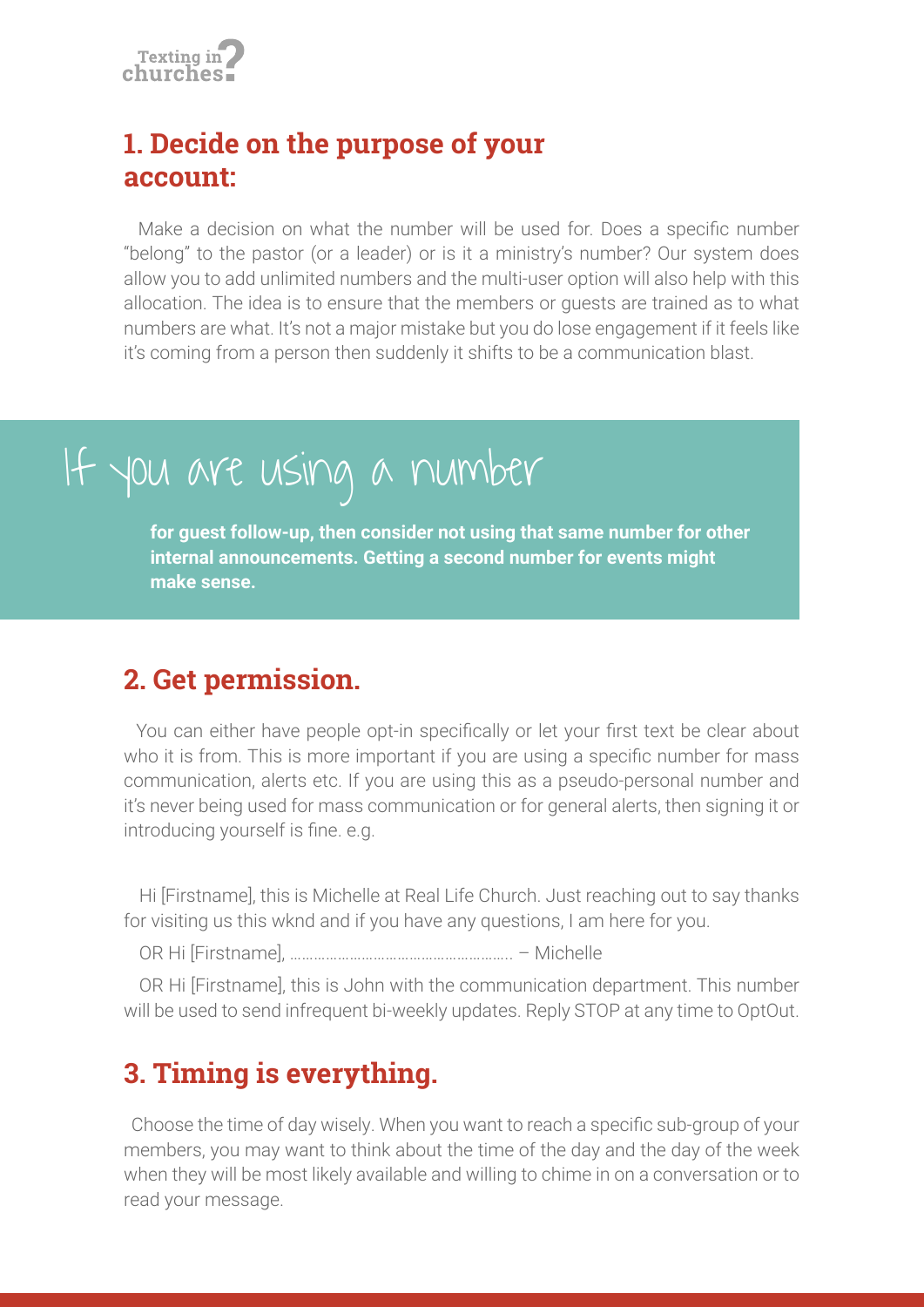

# **4. Use the first name merge field appropriately.**

If you are doing a guest follow-up, you would want to use it naturally. If every text starts with "Hi Jason", it may be awkward or feel disingenuous. Create messages that will compel your members to think and want to provide answers or comments. This type of open message often provides you with an insight into new ideas and can create further conversation.



# **5. Keep it simple.**

People tune out when a conversation becomes lengthy. Shorten conversations by providing new points of interest. Remember, it's best to keep your message within 160 characters to communicate your message.

### **6. Keep it 2-way.**

You need to respond. Find excuses to reply and keep the conversation going. As you grow, you can add a team to help. Let your contacts know that you care. Text is a social, relationship-building medium (like Facebook). Think beyond the 10 digits and your agenda.

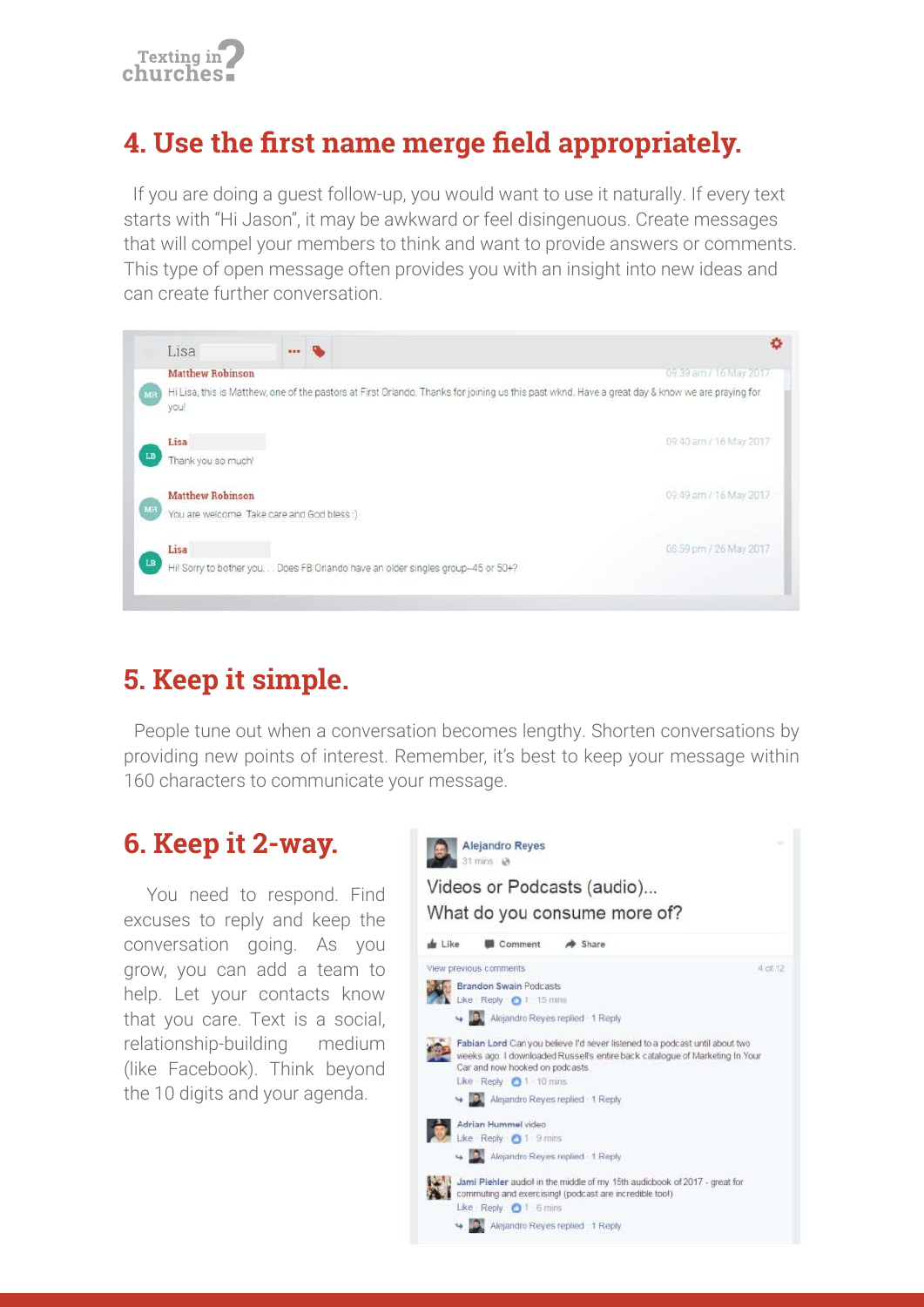# **7. Blasting one-way communications are kind of like shouting at your members/guests by sending out texts of events but never engaging.**

Why do churches blast? They may be smaller churches who are using text as another way to share announcements. Or churches which may not have the time (or the team) to text in a more effective way. One big mistake is ignoring replies from members or visitors. Remember that blasting to someone's cell is a powerful option so don't abuse it. Seek out the needs of your subscribers first like Jesus did. If you are going to use text for updates or announcements only, that's a loss. Accounts on *PastorsLine* that only send weekly announcements, decrease in engagement, significantly. Remember, it's all about relationship. Nothing else matters. And not just on the weekend. A midweek word of encouragement might be surprisingly beneficial.

# **8. Before sending a follow-up blast, always respond to all unread messages.**

It's very unlikely that when you are chatting with someone directly, you are going to just press 'send'—ignoring their question or the thread of the last conversation. So, a rule of thumb – keep it authentic: never send a group blast before resolving all your unread messages.



# **9. Respect your members' privacy.**

 Never give out any of their personal information, either on social media or in a text message. Your members and visitors may be happy to supply their own numbers in a text message and allow you to do so, but never do this without their permission.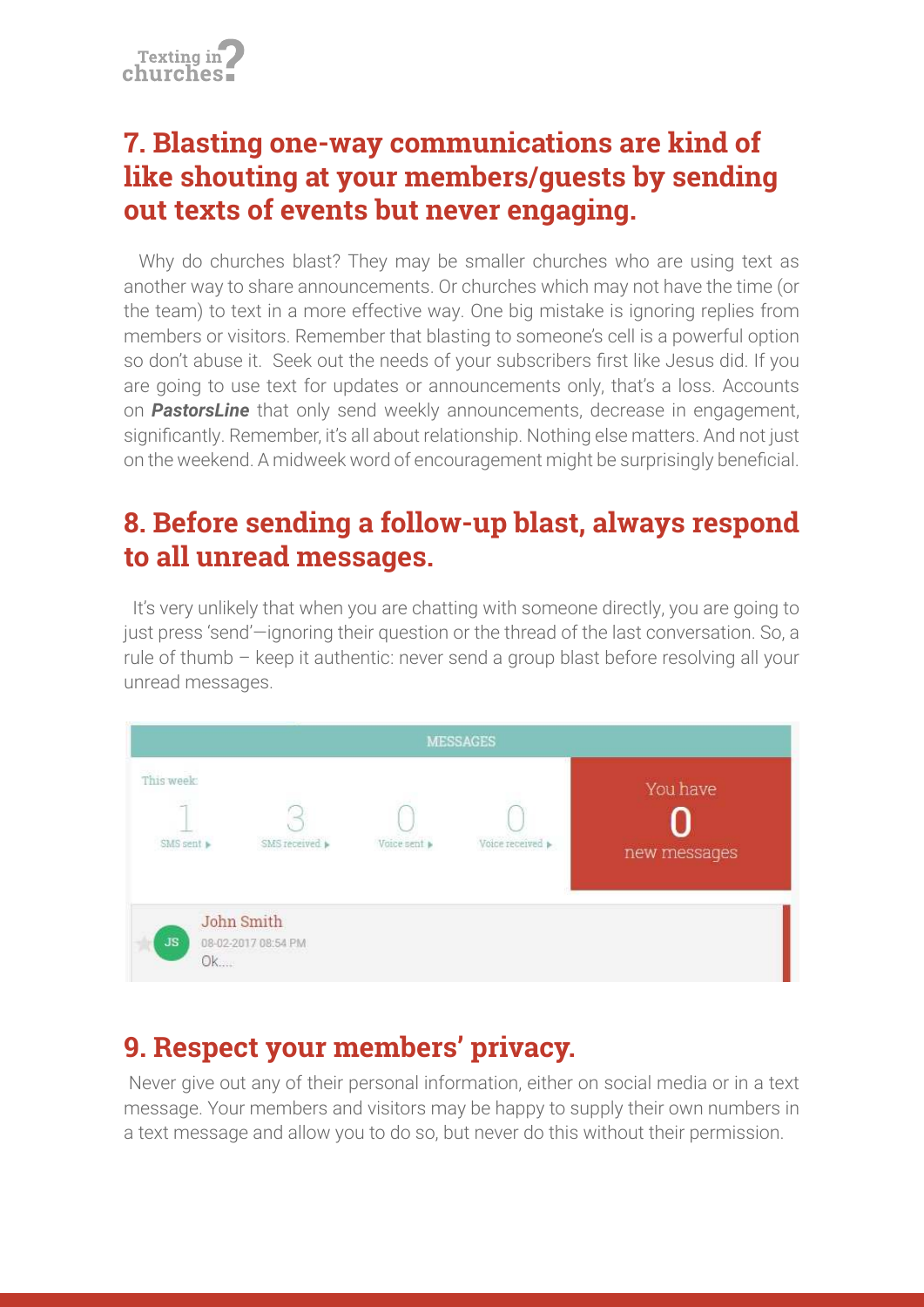

If the points above sound like too much at the moment, remember the 3 guiding principles that you can begin to implement today.

- **Build Relationships**  Your audience is real humans beings. Treat them as such— not just numbers in a database. It's about building relationships. 2-way communication is important.
- **Address Their Needs**  Think about your audience's needs like Jesus did. It's not about you and your agenda. Only "shouting" at your list about your events will appear selfish. It will turn off your audience. If they know that you care, they will care about what you know or have to offer.
- **Create a Text Strategy** Make it strategic and very deliberate. Don't just "try it" or "let someone else do it". Let the focus be the essence of your text messaging strategy.

So text like Jesus would. That's it.